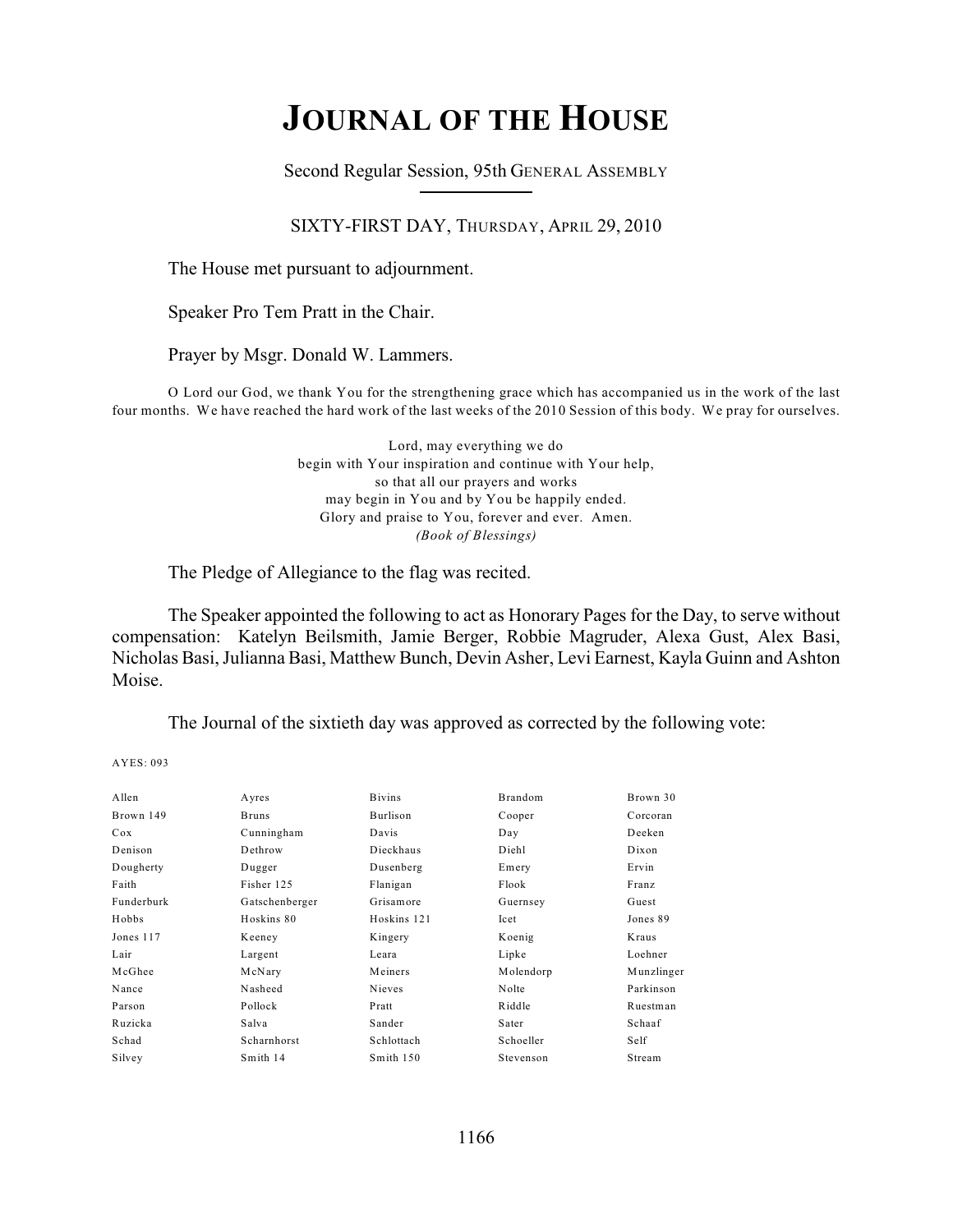| Sutherland                    | Thomson    | Tilley     | Tracy           | Viebrock    |
|-------------------------------|------------|------------|-----------------|-------------|
| Wallace                       | Wasson     | Wells      | Wilson 119      | Wilson 130  |
| Wright                        | Zerr       | Mr Speaker |                 |             |
| <b>NOES: 062</b>              |            |            |                 |             |
|                               |            |            |                 |             |
| Atkins                        | Aull       | Biermann   | Bringer         | Brown 50    |
| Burnett                       | Calloway   | Casey      | Chappelle-Nadal | Colona      |
| Conway                        | Curls      | Englund    | Fallert         | Fischer 107 |
| Frame                         | Grill      | Harris     | Hodges          | Holsman     |
| Hughes                        | Hummel     | Kander     | Kelly           | Kirkton     |
| Komo                          | Kratky     | Lampe      | LeBlanc         | LeVota      |
| Liese                         | McClanahan | McDonald   | McNeil          | Meadows     |
| Morris                        | Norr       | Oxford     | Pace            | Ouinn       |
| Roorda                        | Rucker     | Scavuzzo   | Schieffer       | Schoemehl   |
| Schupp                        | Shively    | Skaggs     | Still           | Storch      |
| Swinger                       | Talboy     | Todd       | Vogt            | Walsh       |
| Walton Gray                   | Webb       | Webber     | Whitehead       | W itte      |
| Yaeger                        | Zimmerman  |            |                 |             |
| PRESENT: 000                  |            |            |                 |             |
|                               |            |            |                 |             |
| <b>ABSENT WITH LEAVE: 007</b> |            |            |                 |             |
|                               |            |            |                 |             |
| Carter                        | Jones 63   | Kuessner   | Low             | Newman      |
| Spreng                        | Weter      |            |                 |             |

VACANCIES: 001

## **HOUSE COURTESY RESOLUTIONS OFFERED AND ISSUED**

## House Resolution No. 2781 through House Resolution No. 2824

## **BILL IN CONFERENCE**

## **CCR SCS HCS HB 2011**, relating to appropriations, was taken up by Representative Icet.

## On motion of Representative Icet, **CCR SCS HCS HB 2011** was adopted by the following vote:

| A llen          | Ayres      | <b>Brandom</b> | Brown 149   | <b>Bruns</b> |
|-----------------|------------|----------------|-------------|--------------|
| <b>Burlison</b> | Colona     | Corcoran       | Cox         | Cunningham   |
| Day             | Deeken     | Denison        | Dethrow     | Dieckhaus    |
| Diehl           | Dixon      | Dougherty      | Dugger      | Dusenberg    |
| Emery           | Faith      | Fisher 125     | Flanigan    | Flook        |
| Franz           | Funderburk | Gatschenberger | Grisamore   | Guernsey     |
| Guest           | Hobbs      | Hoskins 80     | Hoskins 121 | Icet         |
| Jones 89        | Jones 117  | Keeney         | Kelly       | Kingery      |
| Koenig          | Kratky     | Lair           | Largent     | Leara        |
| Liese           | Lipke      | Loehner        | McDonald    | McGhee       |
| McNary          | Meiners    | Molendorp      | Morris      | Munzlinger   |
| Nance           | Nasheed    | <b>Nieves</b>  | Parkinson   | Parson       |
| Pollock         | Pratt      | Riddle         | Ruestman    | Ruzicka      |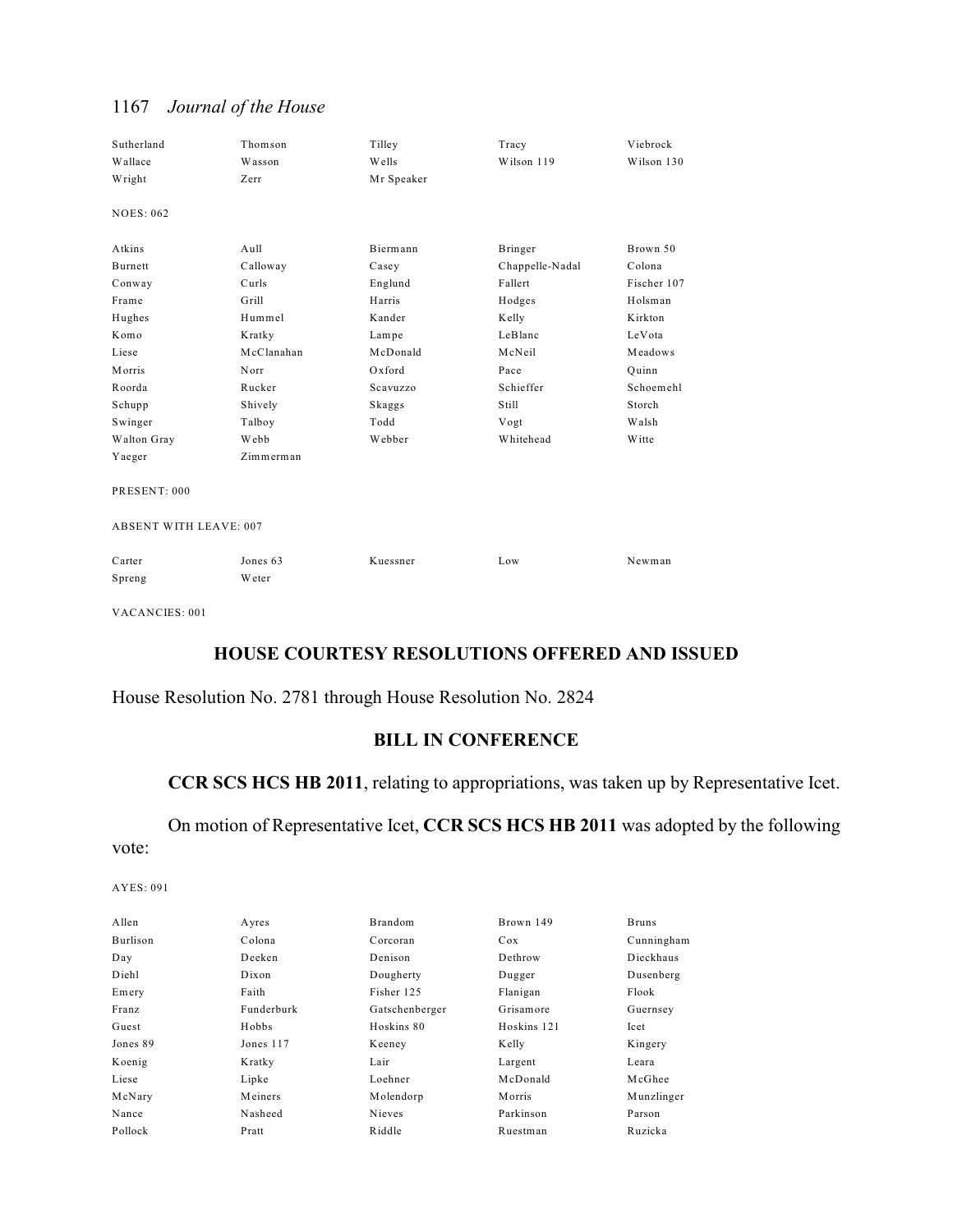## *Sixty-first Day–Thursday, April 29, 2010* 1168

| Salva                         | Sander      | Sater      | Schad      | Scharnhorst     |
|-------------------------------|-------------|------------|------------|-----------------|
| Schlottach                    | Schoeller   | Self       | Silvey     | Smith 14        |
| Smith 150                     | Stevenson   | Stream     | Sutherland | Thomson         |
| Tilley                        | Tracy       | Viebrock   | Wallace    | Wasson          |
| Wells                         | Wilson 119  | Wilson 130 | Wright     | Zerr            |
| Mr Speaker                    |             |            |            |                 |
| <b>NOES: 063</b>              |             |            |            |                 |
| Atkins                        | $A$ ull     | Biermann   | Bringer    | Brown 30        |
| Brown 50                      | Burnett     | Calloway   | Casey      | Chappelle-Nadal |
| Conway                        | Curls       | Davis      | Englund    | Ervin           |
| Fallert                       | Fischer 107 | Frame      | Grill      | Harris          |
| Hodges                        | Holsman     | Hughes     | Hummel     | Kander          |
| Kirkton                       | Komo        | Kraus      | Lampe      | LeBlanc         |
| LeVota                        | Low         | McClanahan | McNeil     | Meadows         |
| Newman                        | Norr        | Oxford     | Pace       | Quinn           |
| Roorda                        | Rucker      | Scavuzzo   | Schaaf     | Schieffer       |
| Schoemehl                     | Schupp      | Shively    | Skaggs     | Spreng          |
| Still                         | Storch      | Swinger    | Talboy     | Vogt            |
| Walsh                         | Walton Gray | Webb       | Webber     | Whitehead       |
| Witte                         | Yaeger      | Zimmerman  |            |                 |
| PRESENT: 000                  |             |            |            |                 |
| <b>ABSENT WITH LEAVE: 008</b> |             |            |            |                 |
| <b>Bivins</b>                 | Carter      | Cooper     | Jones 63   | Kuessner        |
| Nolte                         | Todd        | Weter      |            |                 |

VACANCIES: 001

## On motion of Representative Icet, **CCS SCS HCS HB 2011** was read the third time and passed by the following vote:

| Allen        | Ayres       | <b>Brandom</b> | Brown 50       | Brown 149     |
|--------------|-------------|----------------|----------------|---------------|
| <b>Bruns</b> | Burlison    | Colona         | Cooper         | Corcoran      |
| Cox          | Cunningham  | Day            | Deeken         | Denison       |
| Dieckhaus    | Diehl       | Dixon          | Dougherty      | Dugger        |
| Dusenberg    | Emery       | Faith          | Fisher 125     | Flanigan      |
| Flook        | Franz       | Funderburk     | Gatschenberger | Grisamore     |
| Guernsey     | Guest       | Hobbs          | Hoskins 80     | Hoskins 121   |
| Icet         | Jones 89    | Jones 117      | Keeney         | Kelly         |
| Kingery      | Koenig      | Kratky         | Lair           | Largent       |
| Leara        | Liese       | Lipke          | Loehner        | McDonald      |
| McGhee       | McNary      | Meiners        | Molendorp      | <b>Morris</b> |
| Munzlinger   | Nance       | Nasheed        | Nieves         | Nolte         |
| Parkinson    | Parson      | Pollock        | Pratt          | Riddle        |
| Ruestman     | Ruzicka     | Salva          | Sander         | Sater         |
| Schad        | Scharnhorst | Schlottach     | Schoeller      | Self          |
| Silvey       | Smith 14    | Smith 150      | Stevenson      | Stream        |
| Sutherland   | Thomson     | Tilley         | Tracy          | Viebrock      |
| Wallace      | Wasson      | Wells          | Wilson 119     | Wilson 130    |
| Wright       | Zerr        | Mr Speaker     |                |               |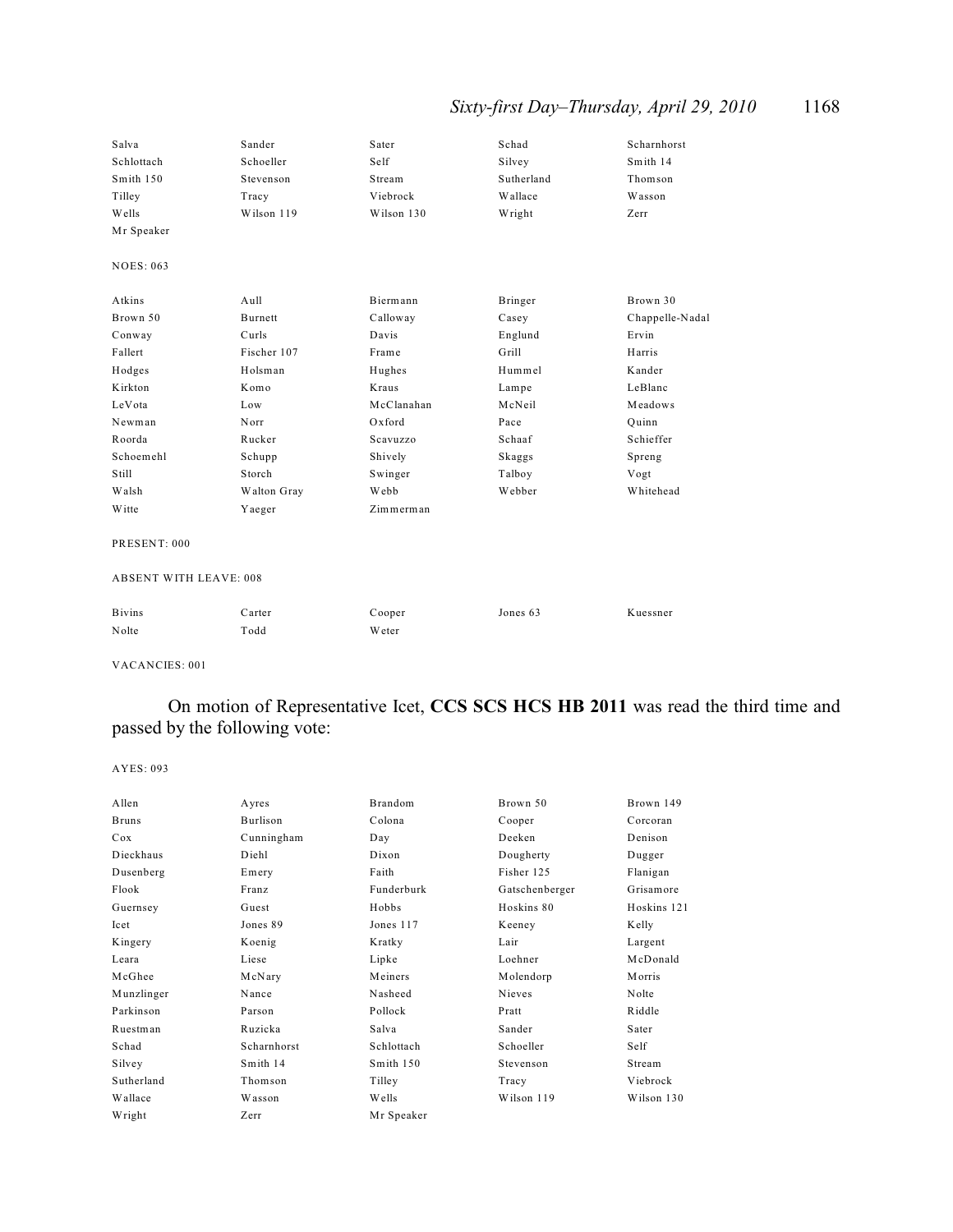NOES: 063

| Atkins                        | Aull        | Biermann   | Bringer   | Brown 30        |
|-------------------------------|-------------|------------|-----------|-----------------|
| Burnett                       | Calloway    | Carter     | Casey     | Chappelle-Nadal |
| Conway                        | Curls       | Davis      | Englund   | Ervin           |
| Fallert                       | Fischer 107 | Frame      | Grill     | Harris          |
| Hodges                        | Holsman     | Hughes     | Hummel    | Kander          |
| Kirkton                       | Komo        | Kraus      | Lampe     | LeBlanc         |
| LeVota                        | Low         | McClanahan | McNeil    | Meadows         |
| Newman                        | Norr        | Oxford     | Pace      | Quinn           |
| Roorda                        | Scavuzzo    | Schaaf     | Schieffer | Schoemehl       |
| Schupp                        | Shively     | Skaggs     | Spreng    | Still           |
| Storch                        | Swinger     | Talboy     | Todd      | Vogt            |
| Walsh                         | Walton Gray | Webb       | Webber    | Whitehead       |
| <b>W</b> itte                 | Yaeger      | Zimmerman  |           |                 |
|                               |             |            |           |                 |
| PRESENT: 000                  |             |            |           |                 |
|                               |             |            |           |                 |
| <b>ABSENT WITH LEAVE: 006</b> |             |            |           |                 |
|                               |             |            |           |                 |
| <b>Bivins</b>                 | Dethrow     | Jones 63   | Kuessner  | Rucker          |
| Weter                         |             |            |           |                 |
|                               |             |            |           |                 |

VACANCIES: 001

Speaker Pro Tem Pratt declared the bill passed.

Speaker Richard assumed the Chair.

### **SIGNING OF SENATE BILL**

All other business of the House was suspended while **SS SB 928** was read at length and, there being no objection, was signed by the Speaker to the end that the same may become law.

Speaker Pro Tem Pratt resumed the Chair.

## **BILLS IN CONFERENCE**

**CCR SCS HCS HB 2012**, relating to appropriations, was taken up by Representative Icet.

On motion of Representative Icet, **CCR SCS HCS HB 2012** was adopted by the following vote:

| Allen          | Ayres     | Biermann  | <b>Bivins</b> | <b>Brandom</b> |
|----------------|-----------|-----------|---------------|----------------|
| Bringer        | Brown 50  | Brown 149 | <b>Bruns</b>  | Burlison       |
| Carter         | Casey     | Cooper    | Corcoran      | Cox            |
| Cunningham     | Curls     | Day       | Deeken        | Denison        |
| Dethrow        | Dieckhaus | Diehl     | Dixon         | Dougherty      |
| Dugger         | Emery     | Faith     | Fischer 107   | Fisher 125     |
| Flanigan       | Flook     | Frame     | Franz         | Funderburk     |
| Gatschenberger | Grill     | Grisamore | Guernsey      | Guest          |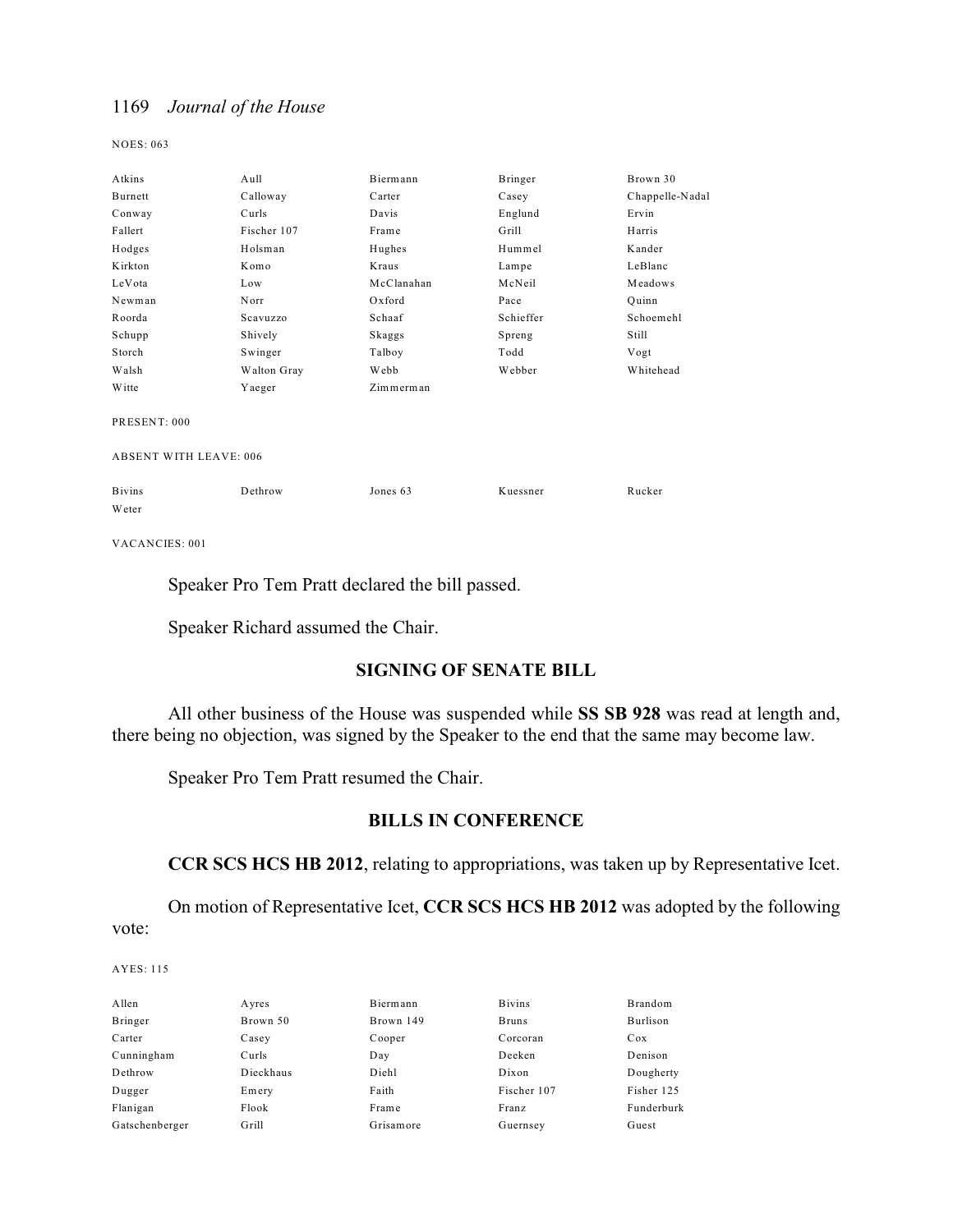## *Sixty-first Day–Thursday, April 29, 2010* 1170

| Harris                        | Hobbs       | Holsman    | Hoskins 80 | Hoskins 121     |
|-------------------------------|-------------|------------|------------|-----------------|
| Icet                          | Jones 89    | Jones 117  | Kander     | Keeney          |
| Kelly                         | Kingery     | Kirkton    | Koenig     | Komo            |
| Lair                          | Lampe       | Largent    | Leara      | LeBlanc         |
| Lipke                         | Loehner     | McClanahan | McGhee     | McNary          |
| McNeil                        | Meadows     | Meiners    | Molendorp  | Munzlinger      |
| Nance                         | Nasheed     | Newman     | Nieves     | Nolte           |
| Norr                          | Parkinson   | Parson     | Pollock    | Riddle          |
| Ruestman                      | Ruzicka     | Salva      | Sander     | Sater           |
| Schad                         | Scharnhorst | Schieffer  | Schlottach | Schoeller       |
| Schupp                        | Self        | Silvey     | Smith 14   | Smith 150       |
| Stevenson                     | Still       | Storch     | Stream     | Sutherland      |
| Swinger                       | Thomson     | Tilley     | Tracy      | Viebrock        |
| Wallace                       | Walsh       | Wasson     | Wells      | Wilson 119      |
| Wilson 130                    | Witte       | Wright     | Zerr       | Mr Speaker      |
| <b>NOES: 040</b>              |             |            |            |                 |
| Aull                          | Brown 30    | Burnett    | Calloway   | Chappelle-Nadal |
| Colona                        | Conway      | Davis      | Dusenberg  | Englund         |
| Ervin                         | Fallert     | Hodges     | Hughes     | Hummel          |
| Kratky                        | Kraus       | LeVota     | Low        | McDonald        |
| Morris                        | $Ox$ ford   | Pace       | Pratt      | Quinn           |
| Rucker                        | Scavuzzo    | Schaaf     | Schoemehl  | Shively         |
| Skaggs                        | Spreng      | Talboy     | Todd       | Walton Gray     |
| Webb                          | Webber      | Whitehead  | Yaeger     | Zimmerman       |
| PRESENT: 000                  |             |            |            |                 |
| <b>ABSENT WITH LEAVE: 007</b> |             |            |            |                 |
| Atkins                        | Jones 63    | Kuessner   | Liese      | Roorda          |
| Vogt                          | Weter       |            |            |                 |

VACANCIES: 001

On motion of Representative Icet, **CCS SCS HCS HB 2012** was read the third time and passed by the following vote:

| Allen      | Ayres     | Biermann   | <b>Bivins</b> | Brandom        |
|------------|-----------|------------|---------------|----------------|
| Bringer    | Brown 50  | Brown 149  | Burlison      | Carter         |
| Casey      | Conway    | Cooper     | Corcoran      | Cox            |
| Cunningham | Curls     | Day        | Deeken        | Denison        |
| Dethrow    | Dieckhaus | Diehl      | Dixon         | Dougherty      |
| Dugger     | Emery     | Faith      | Fischer 107   | Fisher 125     |
| Flanigan   | Frame     | Franz      | Funderburk    | Gatschenberger |
| Grill      | Grisamore | Guernsey   | Guest         | Harris         |
| Hobbs      | Holsman   | Hoskins 80 | Hoskins 121   | Icet           |
| Jones 89   | Jones 117 | Kander     | Keeney        | Kelly          |
| Kingery    | Kirkton   | Koenig     | Komo          | Lair           |
| Lampe      | Largent   | Leara      | LeBlanc       | Liese          |
| Lipke      | Loehner   | McClanahan | McGhee        | McNary         |
| McNeil     | Meadows   | Meiners    | Molendorp     | Munzlinger     |
| Nance      | Nasheed   | Newman     | Nieves        | Nolte          |
| Norr       | Parkinson | Parson     | Pollock       | Riddle         |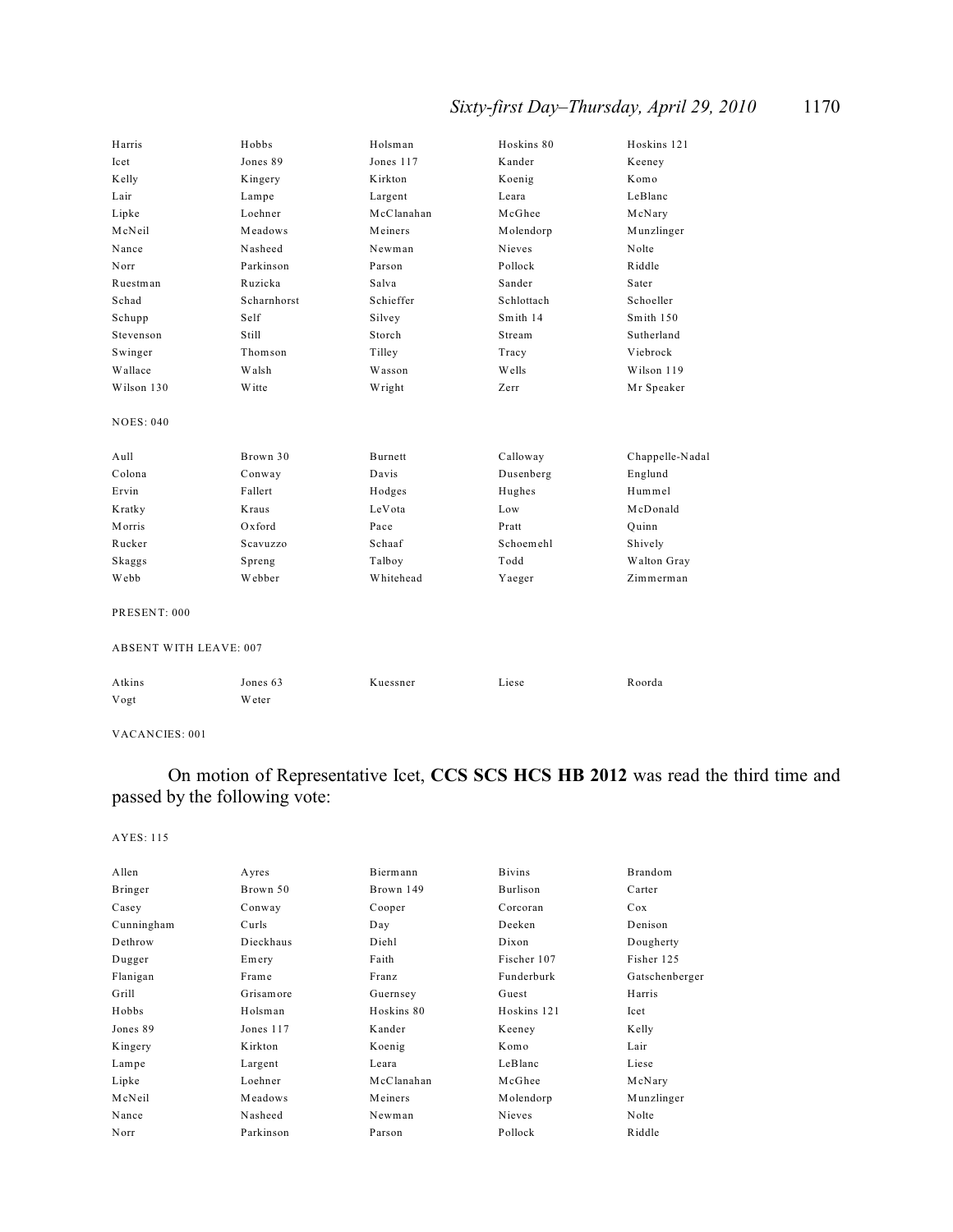| Rucker                        | Ruestman    | Ruzicka     | Salva         | Sander     |
|-------------------------------|-------------|-------------|---------------|------------|
| Sater                         | Schad       | Schieffer   | Schlottach    | Schoeller  |
| Schupp                        | Self        | Silvey      | Smith 14      | Smith 150  |
| Stevenson                     | Still       | Storch      | Stream        | Sutherland |
| Swinger                       | Thomson     | Tilley      | Tracy         | Viebrock   |
| Wallace                       | Walsh       | Wasson      | Wells         | Wilson 119 |
| Wilson 130                    | Witte       | Wright      | Zerr          | Mr Speaker |
| <b>NOES: 038</b>              |             |             |               |            |
| Atkins                        | Aull        | Brown 30    | Burnett       | Calloway   |
| Chappelle-Nadal               | Colona      | Davis       | Dusenberg     | Englund    |
| Ervin                         | Fallert     | Hodges      | Hummel        | Kratky     |
| Kraus                         | LeVota      | Low         | McDonald      | Morris     |
| Oxford                        | Pace        | Pratt       | Quinn         | Scavuzzo   |
| Schaaf                        | Schoemehl   | Shively     | Skaggs        | Spreng     |
| Talboy                        | Todd        | Walton Gray | Webb          | Webber     |
| Whitehead                     | Yaeger      | Zimmerman   |               |            |
| PRESENT: 000                  |             |             |               |            |
| <b>ABSENT WITH LEAVE: 009</b> |             |             |               |            |
| <b>Bruns</b>                  | Flook       | Hughes      | Jones 63      | Kuessner   |
| Roorda                        | Scharnhorst | Vogt        | <b>W</b> eter |            |

VACANCIES: 001

Speaker Pro Tem Pratt declared the bill passed.

**CCR SCS HCS HB 2013**, relating to appropriations, was taken up by Representative Icet.

On motion of Representative Icet, **CCR SCS HCS HB 2013** was adopted by the following vote:

| Allen         | Atkins    | Aull       | Ayres           | Biermann       |
|---------------|-----------|------------|-----------------|----------------|
| <b>Bivins</b> | Brandom   | Brown 50   | <b>Bruns</b>    | Burlison       |
| Calloway      | Carter    | Casey      | Chappelle-Nadal | Colona         |
| Conway        | Cooper    | Corcoran   | Cox             | Cunningham     |
| Curls         | Day       | Deeken     | Denison         | Dethrow        |
| Dieckhaus     | Diehl     | Dixon      | Dougherty       | Dugger         |
| Dusenberg     | Emery     | Faith      | Fischer 107     | Fisher 125     |
| Flanigan      | Flook     | Frame      | Franz           | Gatschenberger |
| Grill         | Grisamore | Guernsey   | Guest           | Harris         |
| Hobbs         | Hodges    | Holsman    | Hoskins 80      | Hoskins 121    |
| Icet          | Jones 89  | Jones 117  | Kander          | Keeney         |
| Kelly         | Kingery   | Kirkton    | Koenig          | Komo           |
| Kratky        | Lair      | Lampe      | Largent         | Leara          |
| LeBlanc       | Liese     | Lipke      | Loehner         | McDonald       |
| McGhee        | McNary    | McNeil     | Meadows         | Meiners        |
| Molendorp     | Morris    | Munzlinger | Nance           | Nasheed        |
| Nieves        | Nolte     | Norr       | Pace            | Parkinson      |
| Parson        | Pollock   | Pratt      | Quinn           | Riddle         |
| Rucker        | Ruestman  | Ruzicka    | Salva           | Sander         |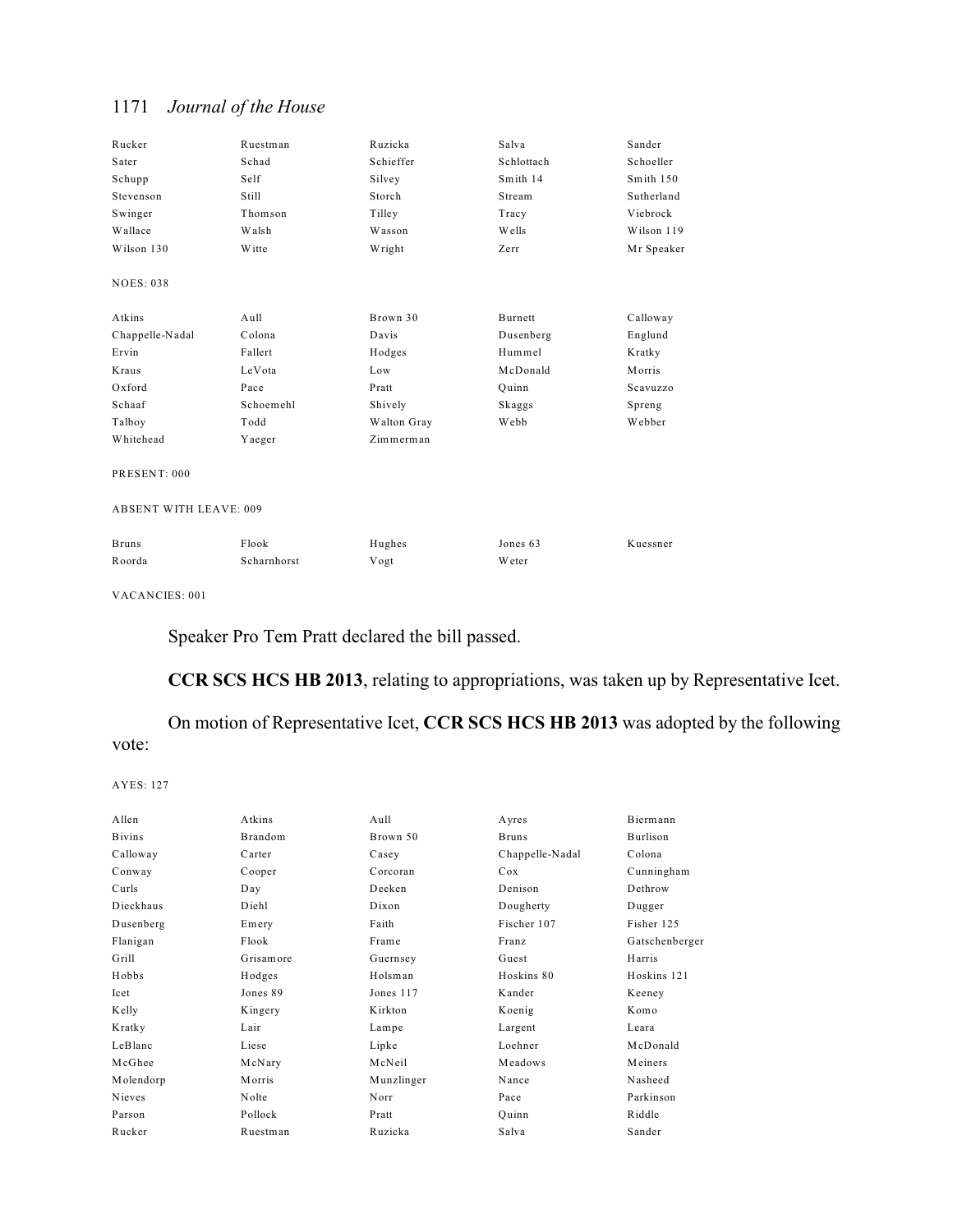## *Sixty-first Day–Thursday, April 29, 2010* 1172

| Sater                         | Scavuzzo   | Schad          | Scharnhorst | Schieffer |  |
|-------------------------------|------------|----------------|-------------|-----------|--|
| Schlottach                    | Schoeller  | Self           | Shively     | Silvey    |  |
| Smith 14                      | Smith 150  | Stevenson      | Still       | Storch    |  |
| Stream                        | Sutherland | Thomson        | Tilley      | Todd      |  |
| Tracy                         | Viebrock   | <b>Wallace</b> | Walsh       | Wasson    |  |
| Webb                          | Wells      | Wilson 119     | Wilson 130  | Wright    |  |
| Zerr                          | Mr Speaker |                |             |           |  |
| <b>NOES: 028</b>              |            |                |             |           |  |
|                               |            |                |             |           |  |
| Bringer                       | Brown 30   | Burnett        | Davis       | Englund   |  |
| Ervin                         | Fallert    | Hughes         | Hummel      | Kraus     |  |
| LeVota                        | Low        | McClanahan     | Newman      | Oxford    |  |
| Schaaf                        | Schoemehl  | Schupp         | Skaggs      | Spreng    |  |
| Swinger                       | Talboy     | Walton Gray    | Webber      | Whitehead |  |
| <b>W</b> itte                 | Yaeger     | Zimmerman      |             |           |  |
| PRESENT: 000                  |            |                |             |           |  |
| <b>ABSENT WITH LEAVE: 007</b> |            |                |             |           |  |
|                               |            |                |             |           |  |
| Brown 149                     | Funderburk | Jones 63       | Kuessner    | Roorda    |  |
| Vogt                          | Weter      |                |             |           |  |
|                               |            |                |             |           |  |

#### VACANCIES: 001

## On motion of Representative Icet, **CCS SCS HCS HB 2013** was read the third time and passed by the following vote:

| Allen         | Atkins         | Aull      | Ayres     | Biermann        |
|---------------|----------------|-----------|-----------|-----------------|
| <b>Bivins</b> | Brandom        | Brown 50  | Brown 149 | <b>Bruns</b>    |
| Burlison      | Calloway       | Carter    | Casey     | Chappelle-Nadal |
| Colona        | Conway         | Cooper    | Corcoran  | Cox             |
| Cunningham    | Curls          | Day       | Deeken    | Denison         |
| Dethrow       | Dieckhaus      | Diehl     | Dixon     | Dougherty       |
| Dugger        | Dusenberg      | Emery     | Faith     | Fischer 107     |
| Fisher 125    | Flanigan       | Flook     | Frame     | Franz           |
| Funderburk    | Gatschenberger | Grill     | Grisamore | Guernsey        |
| Guest         | Harris         | Hobbs     | Hodges    | Holsman         |
| Hoskins 80    | Hoskins 121    | Icet      | Jones 89  | Jones 117       |
| Kander        | Keeney         | Kelly     | Kingery   | Kirkton         |
| Koenig        | Komo           | Kratky    | Lair      | Lampe           |
| Largent       | Leara          | LeBlanc   | Liese     | Lipke           |
| Loehner       | McDonald       | McGhee    | McNary    | McNeil          |
| Meadows       | Meiners        | Molendorp | Morris    | Munzlinger      |
| Nance         | Nieves         | Nolte     | Norr      | Pace            |
| Parkinson     | Parson         | Pollock   | Pratt     | Ouinn           |
| Riddle        | Rucker         | Ruestman  | Ruzicka   | Salva           |
| Sander        | Sater          | Scavuzzo  | Schad     | Scharnhorst     |
| Schieffer     | Schlottach     | Schoeller | Self      | Shively         |
| Silvey        | Smith 14       | Smith 150 | Still     | Storch          |
| Stream        | Sutherland     | Thomson   | Tilley    | Todd            |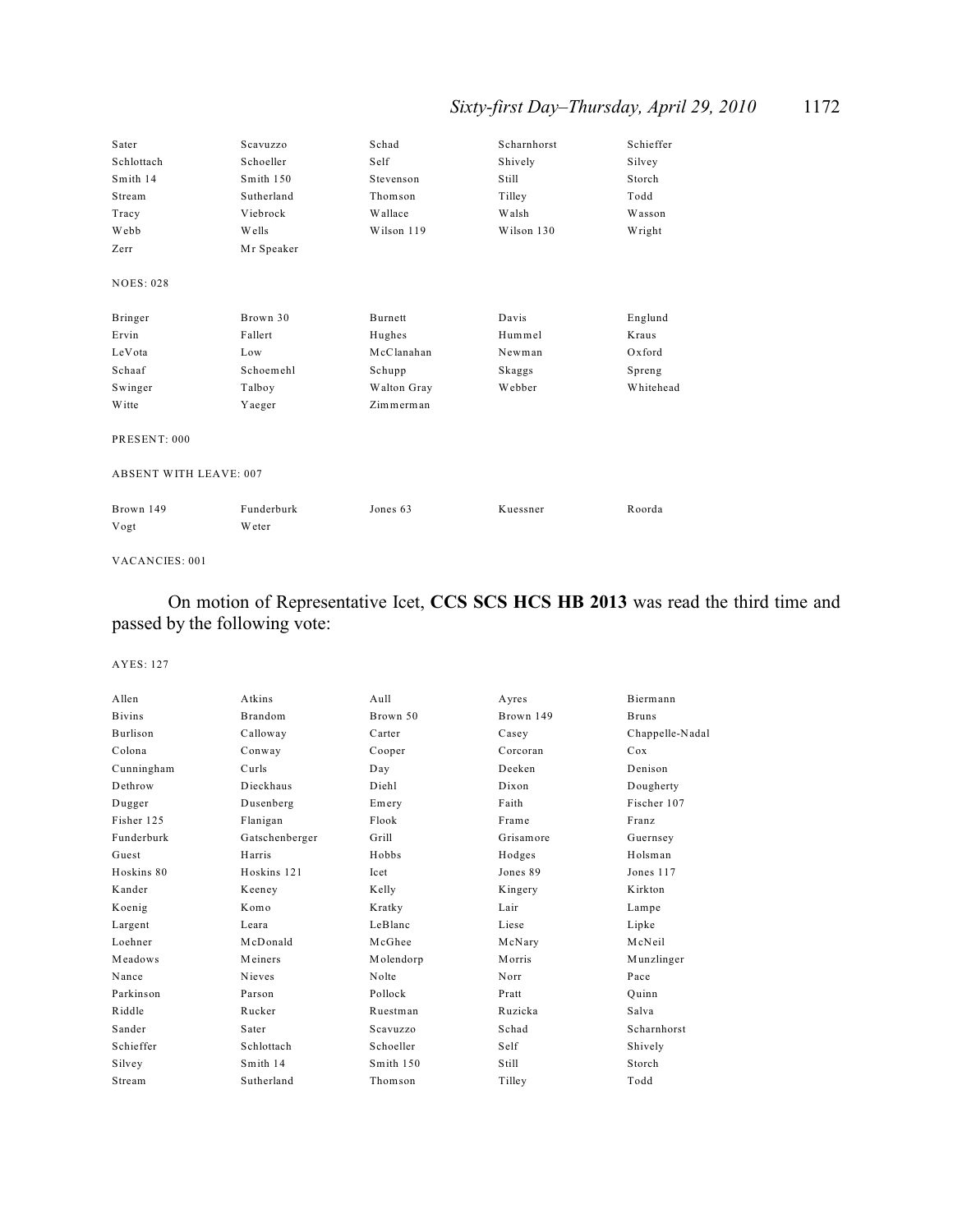| Tracy<br>Webb<br>Zerr         | Viebrock<br>Wells<br>Mr Speaker | Wallace<br>Wilson 119 | Walsh<br>Wilson 130 | Wasson<br>Wright |
|-------------------------------|---------------------------------|-----------------------|---------------------|------------------|
| <b>NOES: 028</b>              |                                 |                       |                     |                  |
| Bringer                       | Brown 30                        | Burnett               | Davis               | Englund          |
| Ervin                         | Fallert                         | Hughes                | Hummel              | Kraus            |
| LeVota                        | Low                             | McClanahan            | Newman              | Oxford           |
| Schaaf                        | Schoemehl                       | Schupp                | Skaggs              | Spreng           |
| Swinger                       | Talboy                          | Walton Gray           | Webber              | Whitehead        |
| Witte                         | Yaeger                          | $Zim$ merman          |                     |                  |
| PRESENT: 000                  |                                 |                       |                     |                  |
| <b>ABSENT WITH LEAVE: 007</b> |                                 |                       |                     |                  |
| Jones 63<br>Vogt              | Kuessner<br>Weter               | Nasheed               | Roorda              | Stevenson        |

VACANCIES: 001

Speaker Pro Tem Pratt declared the bill passed.

## **THIRD READING OF HOUSE BILLS**

**HCS HB 1400**, relating to the Business Premises SafetyAct, was taken up by Representative Cox.

Representative Lipke assumed the Chair.

On motion of Representative Cox, **HCS HB 1400** was read the third time and passed by the following vote:

AYES: 113

| Allen          | Aull        | Ayres          | Biermann     | <b>Bivins</b> |
|----------------|-------------|----------------|--------------|---------------|
| <b>Brandom</b> | Brown 30    | Brown 149      | <b>Bruns</b> | Burlison      |
| Carter         | Casey       | Conway         | Cooper       | Corcoran      |
| Cox            | Cunningham  | Davis          | Day          | Deeken        |
| Denison        | Dethrow     | Dieckhaus      | Diehl        | Dixon         |
| Dugger         | Dusenberg   | Emery          | Ervin        | Faith         |
| Fallert        | Fischer 107 | Fisher 125     | Flanigan     | Frame         |
| Franz          | Funderburk  | Gatschenberger | Grisamore    | Guernsey      |
| Guest          | Harris      | Hobbs          | Hodges       | Holsman       |
| Hoskins 121    | Icet        | Jones 89       | Jones 117    | Keeney        |
| Kingery        | Koenig      | Komo           | Kraus        | Lair          |
| Lampe          | Largent     | Leara          | Lipke        | Loehner       |
| McClanahan     | McNary      | Meadows        | Molendorp    | Munzlinger    |
| Nance          | Nasheed     | <b>Nieves</b>  | Nolte        | Norr          |
| Parkinson      | Parson      | Pollock        | Pratt        | Ouinn         |
| Riddle         | Roorda      | Rucker         | Ruestman     | Ruzicka       |
| Salva          | Sander      | Sater          | Scavuzzo     | Schaaf        |
| Schad          | Scharnhorst | Schieffer      | Schlottach   | Schoeller     |
| Self           | Shively     | Silvey         | Smith 14     | Stevenson     |
|                |             |                |              |               |

## 1173 *Journal of the House*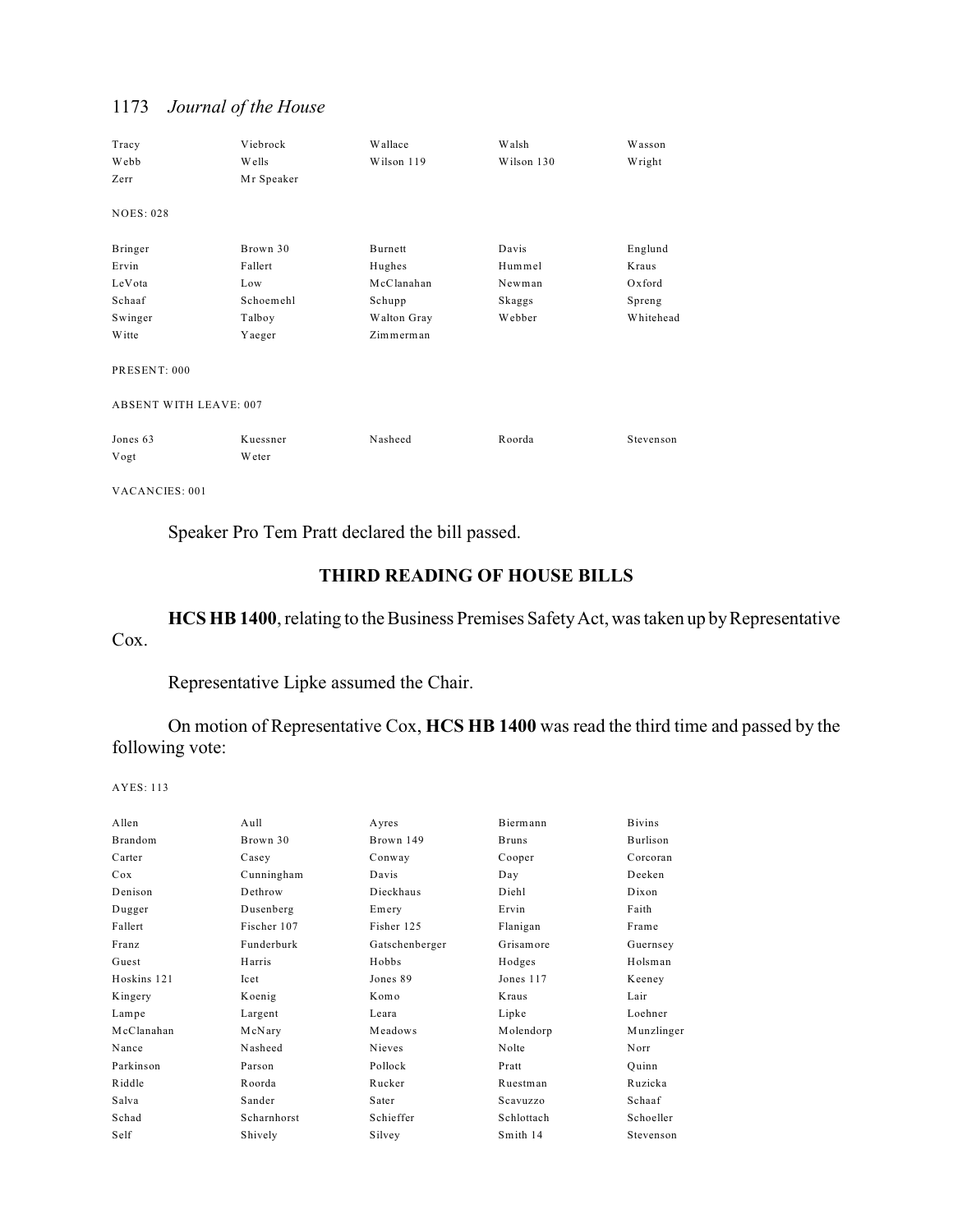## *Sixty-first Day–Thursday, April 29, 2010* 1174

| Storch                        | Stream       | Sutherland | Swinger       | Thomson     |
|-------------------------------|--------------|------------|---------------|-------------|
| Tilley                        | Todd         | Tracy      | Viebrock      | Wallace     |
| Wasson                        | <b>Wells</b> | Wilson 119 | Wilson 130    | W itte      |
| Wright                        | Zerr         | Mr Speaker |               |             |
| <b>NOES: 040</b>              |              |            |               |             |
| Atkins                        | Bringer      | Brown 50   | Burnett       | Calloway    |
| Chappelle-Nadal               | Colona       | Curls      | Dougherty     | Englund     |
| Grill                         | Hoskins 80   | Hughes     | Hummel        | Kander      |
| Kelly                         | Kirkton      | Kratky     | LeBlanc       | LeVota      |
| Low                           | McDonald     | McNeil     | Morris        | Newman      |
| Oxford                        | Pace         | Schoemehl  | Schupp        | Skaggs      |
| Spreng                        | Still        | Talboy     | Walsh         | Walton Gray |
| Webb                          | Webber       | Whitehead  | Yaeger        | Zimmerman   |
| PRESENT: 000                  |              |            |               |             |
| <b>ABSENT WITH LEAVE: 009</b> |              |            |               |             |
| Flook                         | Jones 63     | Kuessner   | Liese         | McGhee      |
| Meiners                       | Smith 150    | Vogt       | <b>W</b> eter |             |

VACANCIES: 001

Representative Lipke declared the bill passed.

**HCS HB 2201**, relating to residential mortgage professionals, was taken up by Representative Cox.

On motion of Representative Cox, **HCS HB 2201** was read the third time and passed by the following vote:

```
AYES: 147
```

|           |                          |                     | Biermann          |
|-----------|--------------------------|---------------------|-------------------|
|           |                          |                     | Brown 149         |
| Burlison  | Calloway                 | Carter              | Casey             |
| Colona    | Conway                   | Corcoran            | Cox               |
| Curls     | Davis                    | Day                 | Deeken            |
| Dethrow   | Dieckhaus                | Diehl               | Dixon             |
| Dugger    | Dusenberg                | Emery               | Englund           |
| Faith     | Fallert                  | Fischer 107         | Fisher 125        |
| Flook     | Frame                    | Franz               | Gatschenberger    |
| Grisamore | Guernsey                 | Guest               | Harris            |
| Hodges    | Holsman                  | Hoskins 80          | Hoskins 121       |
| Icet      | Jones 89                 | Jones 117           | Kander            |
| Kelly     | Kingery                  | Kirkton             | Koenig            |
| Kratky    | Kraus                    | Lair                | Lampe             |
| Leara     | LeBlanc                  | LeVota              | Liese             |
| Loehner   | McClanahan               | McDonald            | McNary            |
| Meadows   | Molendorp                | Morris              | Munzlinger        |
| Nasheed   | Newman                   | Nieves              | Nolte             |
| Oxford    | Pace                     | Parkinson           | Parson            |
| Pratt     | Quinn                    | Riddle              | Roorda            |
| Ruestman  | Ruzicka                  | Salva               | Sander            |
|           | Atkins<br><b>Brandom</b> | $A$ ull<br>Brown 30 | Ayres<br>Brown 50 |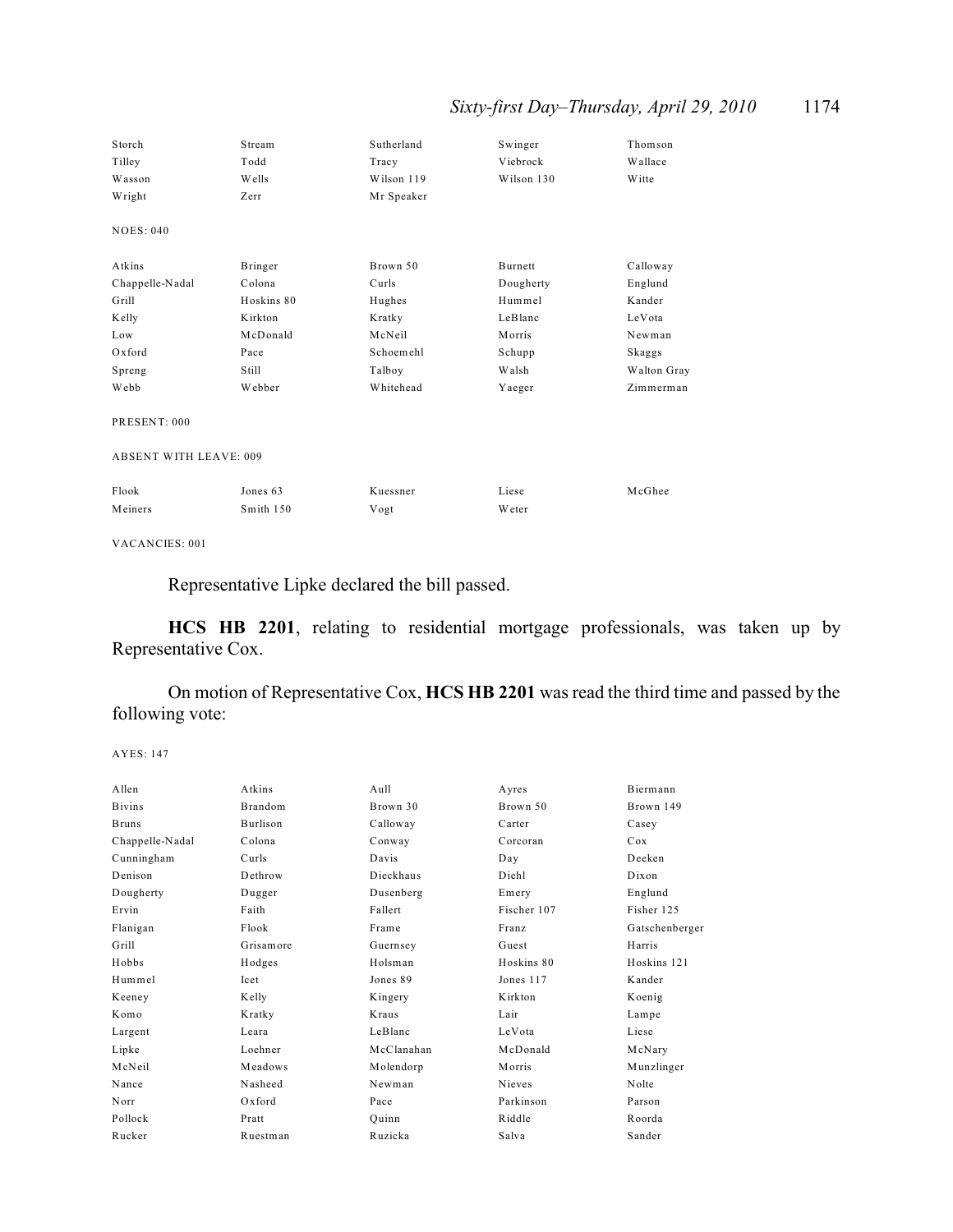| Sater                         | Scavuzzo   | Schaaf       | Schad       | Scharnhorst |
|-------------------------------|------------|--------------|-------------|-------------|
| Schieffer                     | Schlottach | Schoeller    | Schoemehl   | Schupp      |
| Self                          | Shively    | Silvey       | Smith 14    | Smith 150   |
| Stevenson                     | Still      | Storch       | Stream      | Sutherland  |
| Swinger                       | Talboy     | Thomson      | Tilley      | Todd        |
| Tracy                         | Wallace    | <b>Walsh</b> | Walton Gray | Wasson      |
| Webb                          | Webber     | Wells        | Whitehead   | Wilson 119  |
| Wilson 130                    | Witte      | Wright       | Yaeger      | Zerr        |
| Zimmerman                     | Mr Speaker |              |             |             |
| <b>NOES: 004</b>              |            |              |             |             |
| Bringer                       | Burnett    | Hughes       | Skaggs      |             |
| PRESENT: 000                  |            |              |             |             |
| <b>ABSENT WITH LEAVE: 011</b> |            |              |             |             |
| Cooper                        | Funderburk | Jones 63     | Kuessner    | Low         |
| McGhee                        | Meiners    | Spreng       | Viebrock    | Vogt        |
| Weter                         |            |              |             |             |

#### VACANCIES: 001

## Representative Lipke declared the bill passed.

## The emergency clause was adopted by the following vote:

| Allen           | Atkins         | $A$ ull    | Ayres     | Biermann    |
|-----------------|----------------|------------|-----------|-------------|
| <b>Bivins</b>   | <b>Brandom</b> | Brown 30   | Brown 50  | Brown 149   |
| <b>Bruns</b>    | Burlison       | Calloway   | Carter    | Casey       |
| Chappelle-Nadal | Colona         | Conway     | Cooper    | Corcoran    |
| Cox             | Cunningham     | Curls      | Davis     | Day         |
| Deeken          | Denison        | Dethrow    | Dieckhaus | Diehl       |
| Dixon           | Dougherty      | Dugger     | Dusenberg | Emery       |
| Englund         | Ervin          | Faith      | Fallert   | Fischer 107 |
| Fisher 125      | Flanigan       | Frame      | Franz     | Funderburk  |
| Gatschenberger  | Grill          | Grisamore  | Guernsey  | Guest       |
| Harris          | Hobbs          | Hodges     | Holsman   | Hoskins 80  |
| Hoskins 121     | Hughes         | Hummel     | Icet      | Jones 89    |
| Jones 117       | Kander         | Keeney     | Kelly     | Kingery     |
| K irkton        | Koenig         | Komo       | Kratky    | Kraus       |
| Lair            | Lampe          | Largent    | LeBlanc   | LeVota      |
| Liese           | Lipke          | Loehner    | Low       | McClanahan  |
| McDonald        | McNary         | McNeil     | Meadows   | Molendorp   |
| Morris          | Munzlinger     | Nance      | Nasheed   | Newman      |
| <b>Nieves</b>   | Nolte          | Norr       | $Ox$ ford | Pace        |
| Parkinson       | Parson         | Pollock    | Pratt     | Ouinn       |
| Riddle          | Roorda         | Rucker     | Ruestman  | Ruzicka     |
| Sander          | Sater          | Scavuzzo   | Schaaf    | Schad       |
| Scharnhorst     | Schieffer      | Schlottach | Schoeller | Schoemehl   |
| Schupp          | Self           | Shively    | Silvey    | Smith 14    |
| Smith 150       | Stevenson      | Still      | Storch    | Stream      |
| Sutherland      | Swinger        | Talboy     | Thomson   | Tilley      |
| Todd            | Tracy          | Wallace    | Walsh     | Walton Gray |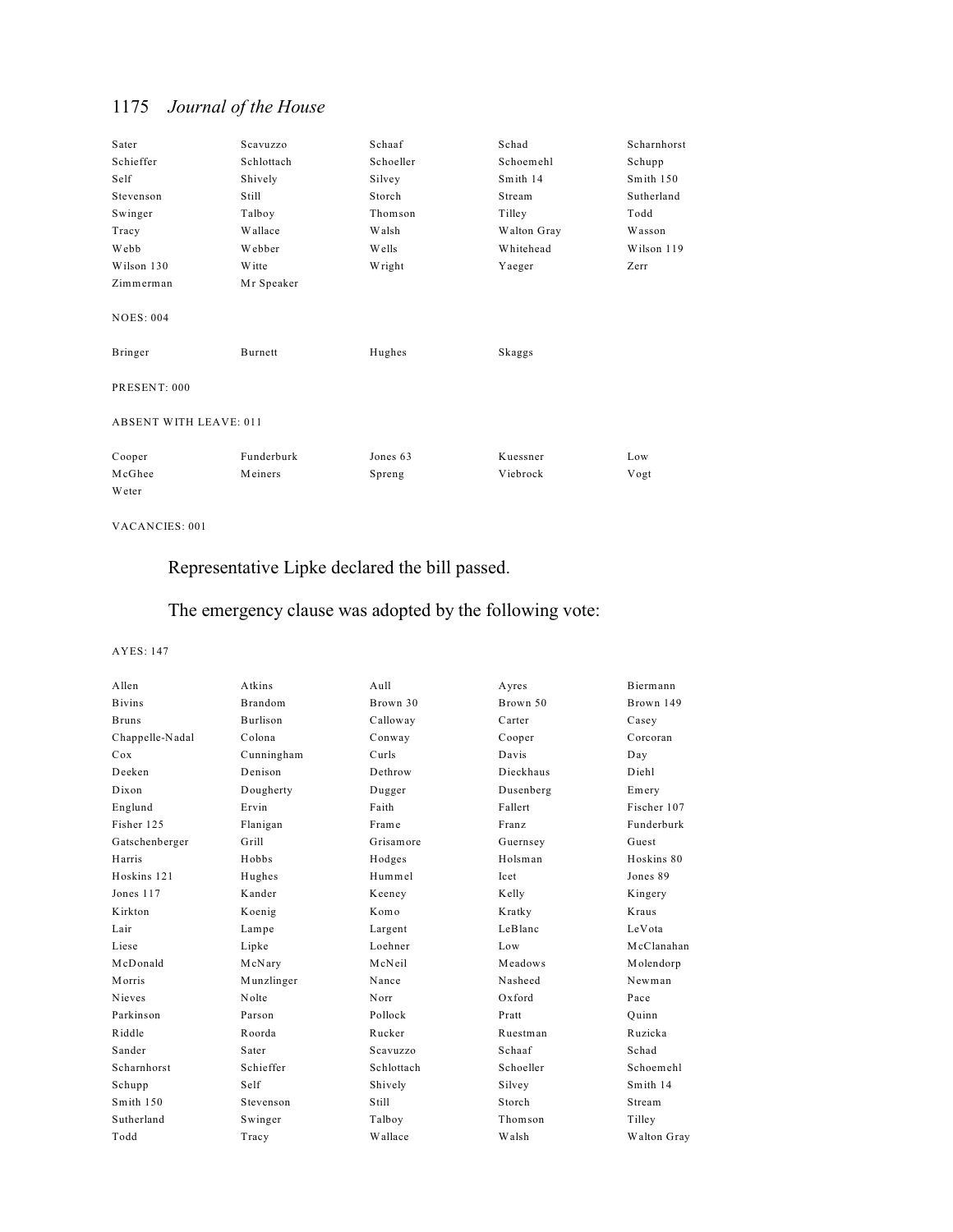## *Sixty-first Day–Thursday, April 29, 2010* 1176

| Wasson                        | Webb       | Webber   | Wells    | Whitehead |
|-------------------------------|------------|----------|----------|-----------|
| Wilson 119                    | Wilson 130 | W itte   | Wright   | Zerr      |
| Zimmerman                     | Mr Speaker |          |          |           |
| <b>NOES: 004</b>              |            |          |          |           |
| Bringer                       | Burnett    | Skaggs   | Yaeger   |           |
| PRESENT: 000                  |            |          |          |           |
| <b>ABSENT WITH LEAVE: 011</b> |            |          |          |           |
| Flook                         | Jones 63   | Kuessner | Leara    | McGhee    |
| Meiners                       | Salva      | Spreng   | Viebrock | Vogt      |
| Weter                         |            |          |          |           |

VACANCIES: 001

**HCS HBs 1521 & 1302**, relating to the Amber Alert and Silver Alert Systems, was taken up by Representative Nance.

On motion of Representative Nance, **HCS HBs 1521 & 1302** was read the third time and passed by the following vote:

| A llen        | Atkins         | Aull            | Ayres          | Biermann    |
|---------------|----------------|-----------------|----------------|-------------|
| <b>Bivins</b> | <b>Brandom</b> | Bringer         | Brown 30       | Brown 50    |
| Brown 149     | <b>Bruns</b>   | <b>Burlison</b> | <b>Burnett</b> | Calloway    |
| Carter        | Casey          | Chappelle-Nadal | Colona         | Conway      |
| Cooper        | Corcoran       | Cox             | Cunningham     | Curls       |
| Davis         | Day            | Deeken          | Denison        | Dethrow     |
| Dieckhaus     | Diehl          | Dixon           | Dougherty      | Dugger      |
| Dusenberg     | Emery          | Englund         | Ervin          | Faith       |
| Fallert       | Fischer 107    | Fisher 125      | Flanigan       | Flook       |
| Frame         | Franz          | Funderburk      | Gatschenberger | Grill       |
| Grisamore     | Guernsey       | Guest           | Harris         | Hobbs       |
| Hodges        | Holsman        | Hoskins 80      | Hoskins 121    | Hughes      |
| Hummel        | <b>Icet</b>    | Jones 89        | Jones 117      | Kander      |
| Keeney        | Kelly          | Kingery         | Kirkton        | Koenig      |
| Komo          | Kratky         | Kraus           | Lair           | Lampe       |
| Largent       | Leara          | LeBlanc         | Liese          | Lipke       |
| Loehner       | Low            | McClanahan      | McDonald       | McNary      |
| McNeil        | Meadows        | Molendorp       | Morris         | Munzlinger  |
| Nance         | Nasheed        | Newman          | Nieves         | Nolte       |
| Norr          | $Ox$ ford      | Pace            | Parkinson      | Parson      |
| Pollock       | Pratt          | Ouinn           | Riddle         | Roorda      |
| Rucker        | Ruestman       | Ruzicka         | Salva          | Sander      |
| Sater         | Scavuzzo       | Schaaf          | Schad          | Scharnhorst |
| Schieffer     | Schlottach     | Schoeller       | Schoemehl      | Schupp      |
| Self          | Shively        | Silvey          | Skaggs         | Smith 14    |
| Smith 150     | Stevenson      | Still           | Storch         | Stream      |
| Sutherland    | Swinger        | Talboy          | Thomson        | Tilley      |
| Todd          | Tracy          | Viebrock        | Wallace        | Walsh       |
|               |                |                 |                |             |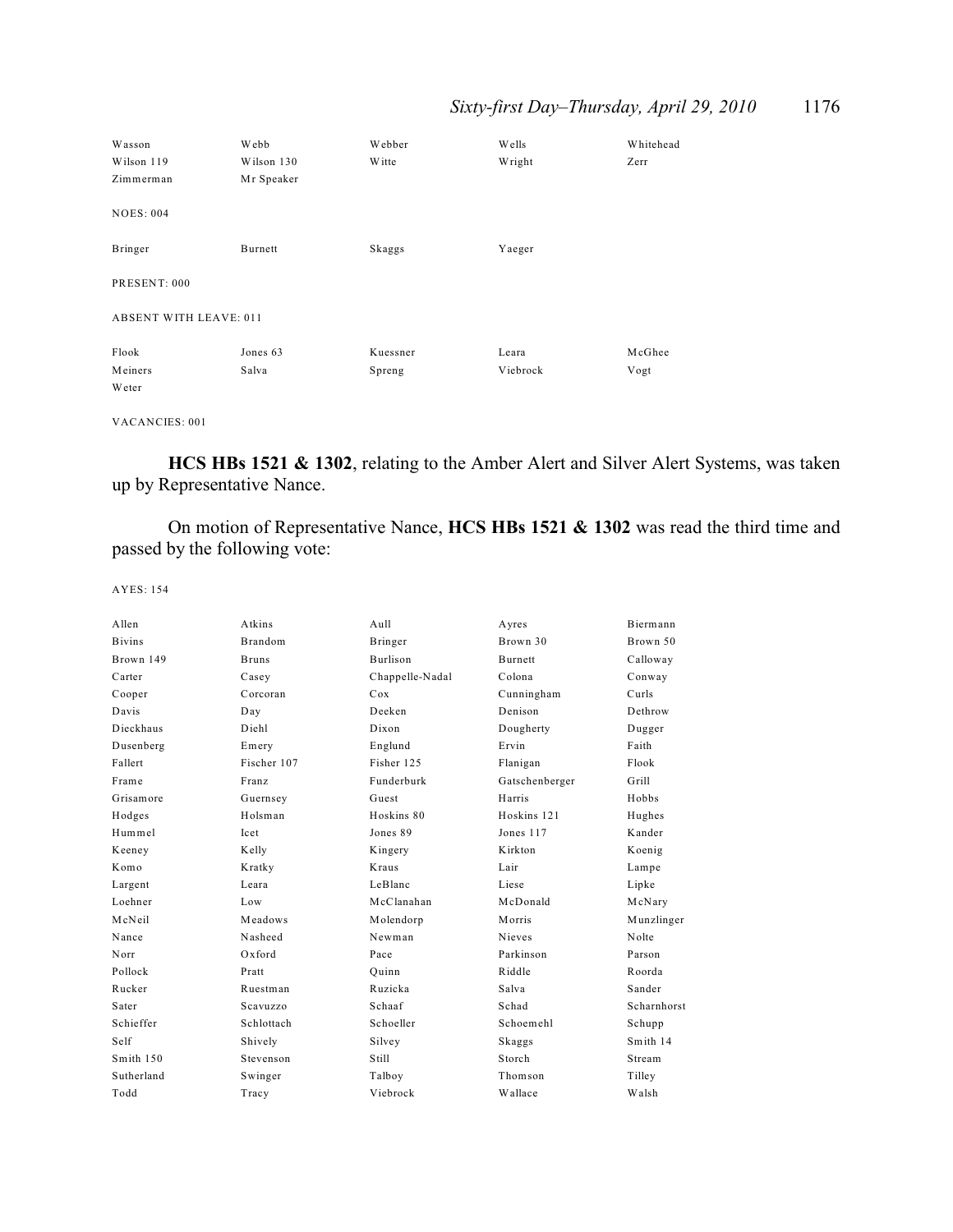| Walton Gray                   | Wasson     | Webb          | Webber     | Wells   |
|-------------------------------|------------|---------------|------------|---------|
| Whitehead                     | Wilson 119 | Wilson 130    | Witte      | Wright  |
| Yaeger                        | Zerr       | Zimmerman     | Mr Speaker |         |
| <b>NOES: 000</b>              |            |               |            |         |
| PRESENT: 000                  |            |               |            |         |
| <b>ABSENT WITH LEAVE: 008</b> |            |               |            |         |
| Jones 63                      | Kuessner   | LeVota        | McGhee     | Meiners |
| Spreng                        | Vogt       | <b>W</b> eter |            |         |

VACANCIES: 001

Representative Lipke declared the bill passed.

**HB 2245**, relating to school funding, was taken up by Representative Bivins.

On motion of Representative Bivins, **HB 2245** was read the third time and passed by the following vote:

| Allen            | Atkins          | Aull       | Ayres           | Biermann    |
|------------------|-----------------|------------|-----------------|-------------|
| <b>Bivins</b>    | <b>Brandom</b>  | Brown 149  | <b>Burlison</b> | Cooper      |
| Cox              | Cunningham      | Davis      | Deeken          | Denison     |
| Dethrow          | Dieckhaus       | Diehl      | Dougherty       | Dugger      |
| Emery            | Englund         | Ervin      | Faith           | Fisher 125  |
| Flanigan         | Flook           | Franz      | Gatschenberger  | Guernsey    |
| Guest            | Hobbs           | Holsman    | Hoskins 121     | Icet        |
| Jones 89         | Jones 117       | Keeney     | Kingery         | Koenig      |
| Komo             | Lair            | Largent    | Leara           | Loehner     |
| McDonald         | McGhee          | McNary     | Molendorp       | Munzlinger  |
| Nance            | Nieves          | Parkinson  | Parson          | Pollock     |
| Riddle           | Ruestman        | Ruzicka    | Salva           | Sander      |
| Sater            | Schad           | Schlottach | Schoeller       | Schoemehl   |
| Self             | Smith 14        | Smith 150  | Stevenson       | Stream      |
| Sutherland       | Thomson         | Tilley     | Viebrock        | Wallace     |
| Wasson           | Wells           | Wilson 119 | Wilson 130      | Wright      |
| Zerr             | Mr Speaker      |            |                 |             |
| <b>NOES: 067</b> |                 |            |                 |             |
| Bringer          | Brown 30        | Brown 50   | Burnett         | Carter      |
| Casey            | Chappelle-Nadal | Conway     | Corcoran        | Curls       |
| Day              | Dixon           | Dusenberg  | Fallert         | Fischer 107 |
| Frame            | Grill           | Grisamore  | Harris          | Hodges      |
| Hoskins 80       | Hughes          | Hummel     | Kander          | Kelly       |
| K irkton         | Kratky          | Kraus      | Lampe           | LeVota      |
| Liese            | Lipke           | Low        | McClanahan      | McNeil      |
| Morris           | Nasheed         | Newman     | Nolte           | Norr        |
| Oxford           | Pace            | Pratt      | Quinn           | Roorda      |
| Rucker           | Scavuzzo        | Schieffer  | Schupp          | Shively     |
| Silvey           | Skaggs          | Spreng     | Still           | Storch      |
| Swinger          | Talboy          | Todd       | Tracy           | Walsh       |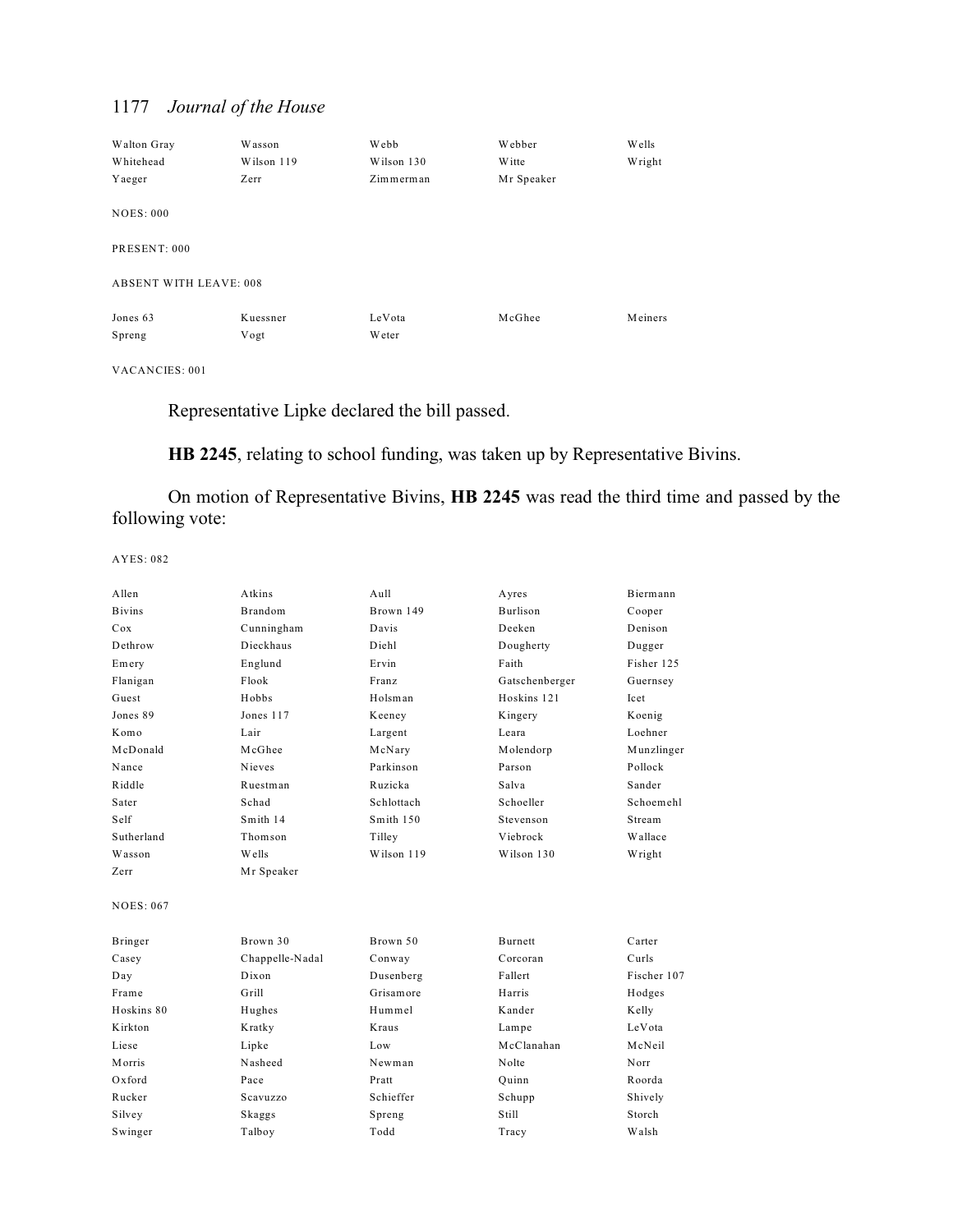## *Sixty-first Day–Thursday, April 29, 2010* 1178

| Walton Gray                   | Webb      | Webber     | Whitehead | <b>W</b> itte |
|-------------------------------|-----------|------------|-----------|---------------|
| Yaeger                        | Zimmerman |            |           |               |
|                               |           |            |           |               |
| PRESENT: 001                  |           |            |           |               |
| Calloway                      |           |            |           |               |
|                               |           |            |           |               |
| <b>ABSENT WITH LEAVE: 012</b> |           |            |           |               |
| <b>Bruns</b>                  | Colona    | Funderburk | Jones 63  | Kuessner      |
| LeBlanc                       | Meadows   | Meiners    | Schaaf    | Scharnhorst   |
| Vogt                          | Weter     |            |           |               |

VACANCIES: 001

## Representative Lipke declared the bill passed.

## The emergency clause was defeated by the following vote:

| A llen           | $A$ ull        | Ayres           | Biermann        | <b>Bivins</b> |
|------------------|----------------|-----------------|-----------------|---------------|
| Brown 30         | Brown 149      | <b>Burlison</b> | Cooper          | Cox           |
| Cunningham       | Davis          | Day             | Deeken          | Denison       |
| Dethrow          | Dieckhaus      | Diehl           | Dougherty       | Dugger        |
| Emery            | Ervin          | Faith           | Fisher 125      | Flanigan      |
| Flook            | Franz          | Gatschenberger  | Guernsey        | Guest         |
| Hobbs            | Holsman        | Hoskins 121     | Icet            | Jones 89      |
| Jones 117        | Keeney         | Kingery         | Koenig          | Lair          |
| Largent          | Leara          | Liese           | Lipke           | Loehner       |
| McDonald         | McGhee         | McNary          | Molendorp       | Munzlinger    |
| <b>Nieves</b>    | Nolte          | Parkinson       | Parson          | Pollock       |
| Riddle           | Ruestman       | Ruzicka         | Salva           | Sander        |
| Sater            | Schad          | Schlottach      | Schoeller       | Self          |
| Smith 14         | Stevenson      | Stream          | Sutherland      | Thomson       |
| Tilley           | Viebrock       | Wallace         | Wasson          | Wells         |
| Wilson 119       | Wilson 130     | Wright          | Zerr            | Mr Speaker    |
| <b>NOES: 071</b> |                |                 |                 |               |
| Atkins           | <b>Brandom</b> | Bringer         | Brown 50        | Burnett       |
| Calloway         | Carter         | Casey           | Chappelle-Nadal | Colona        |
| Conway           | Corcoran       | Curls           | Dixon           | Dusenberg     |
| Englund          | Fallert        | Fischer 107     | Frame           | Grill         |
| Grisamore        | Harris         | Hodges          | Hoskins 80      | Hughes        |
| Hummel           | Kander         | Kelly           | K irkton        | Komo          |
| Kratky           | Kraus          | Lampe           | LeVota          | Low           |
| McClanahan       | McNeil         | Meadows         | Morris          | Nasheed       |
| Newman           | Norr           | $Ox$ ford       | Pace            | Pratt         |
| Ouinn            | Roorda         | Rucker          | Scavuzzo        | Schieffer     |
| Schoemehl        | Schupp         | Shively         | Silvey          | Skaggs        |
| Smith 150        | Spreng         | Still           | Storch          | Swinger       |
| Talboy           | Todd           | Tracy           | Walsh           | Walton Gray   |
| Webb             | Webber         | Whitehead       | Witte           | Yaeger        |
| Zimmerman        |                |                 |                 |               |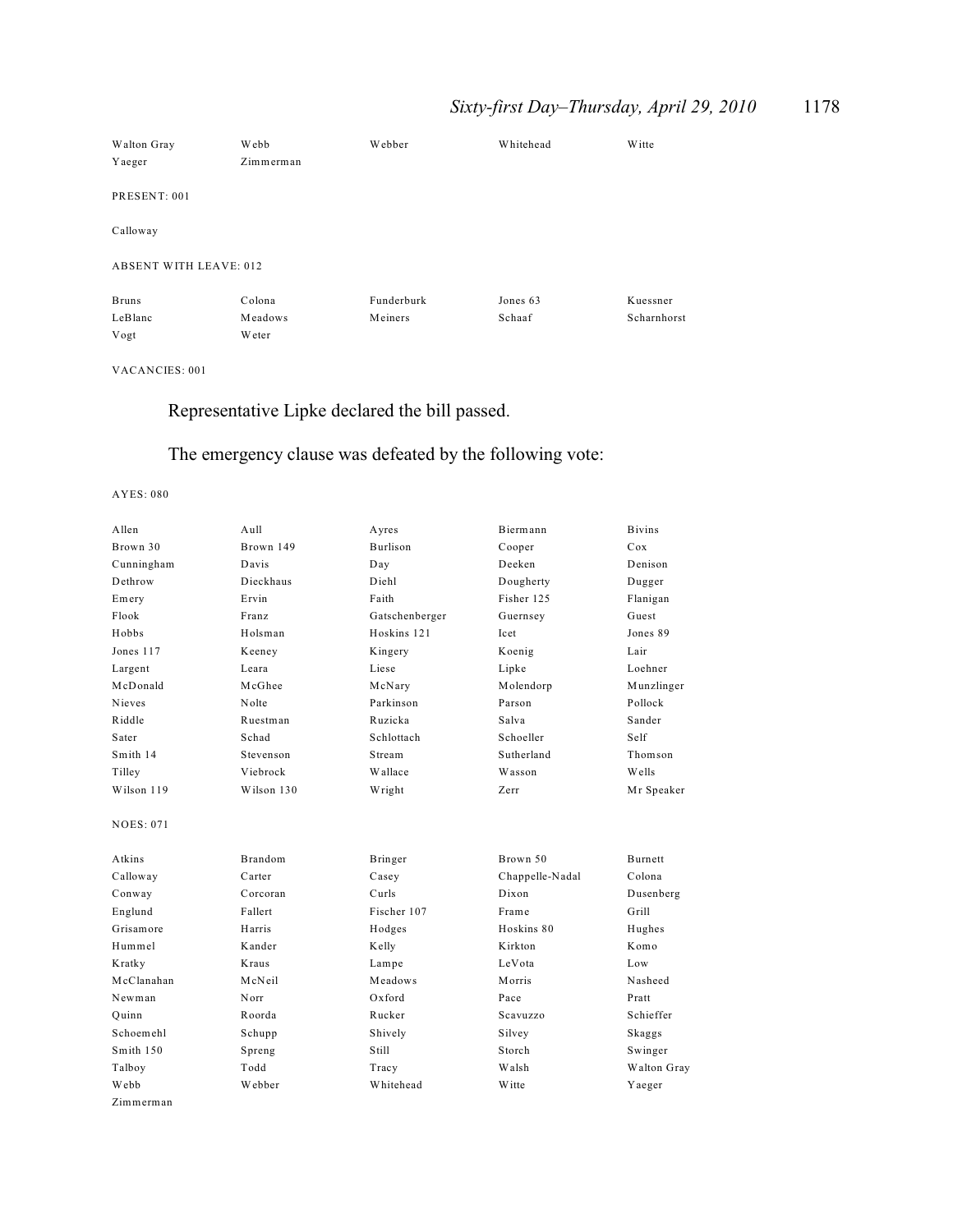PRESENT: 000

ABSENT WITH LEAVE: 011

| <b>Bruns</b> | Funderburk | Jones 63 | Kuessner    | LeBlanc |
|--------------|------------|----------|-------------|---------|
| Meiners      | Nance      | Schaaf   | Scharnhorst | Vogt    |
| Weter        |            |          |             |         |

VACANCIES: 001

## **REFERRAL OF HOUSE BILL**

The following House Bill was referred to the Committee indicated:

**HB 2136** - Conservation and Natural Resources

## **REFERRAL OF SENATE CONCURRENT RESOLUTIONS**

The following Senate Concurrent Resolutions were referred to the Committee indicated:

**SCR 55** - Agri-Business **SCR 56** - Agri-Business

## **COMMITTEE REPORTS**

## **Committee on Fiscal Review**, Chairman Faith reporting:

Mr. Speaker: Your Committee on Fiscal Review, to which was referred **HCS HJR 63** (Fiscal Note), begs leave to report it has examined the same and recommends that it **Do Pass**.

## **Committee on Health Care Policy**, Chairman Cooper reporting:

Mr. Speaker: Your Committee on Health Care Policy, to which was referred **SB 971**, begs leave to report it has examined the same and recommends that it **Do Pass with House Committee Substitute**, and pursuant to Rule 25(32)(f) be referred to the Committee on Rules.

### **Committee on Transportation**, Chairman Dixon reporting:

Mr. Speaker: Your Committee on Transportation, to which was referred **HCR 67**, begs leave to report it has examined the same and recommends that it **Do Pass**, and pursuant to Rule 25(32)(f) be referred to the Committee on Rules.

#### HOUSE CONCURRENT RESOLUTION NO. 67

WHEREAS, bicycling and walking are essential to millions of Missourians as basic transportation and enjoyed by millions of Missourians as healthful recreation; and

WHEREAS, encouraging and promoting a complete network of safe bicycle and pedestrian ways and routes is essential for those Missourians who rely on bicycling and walking for transportation; and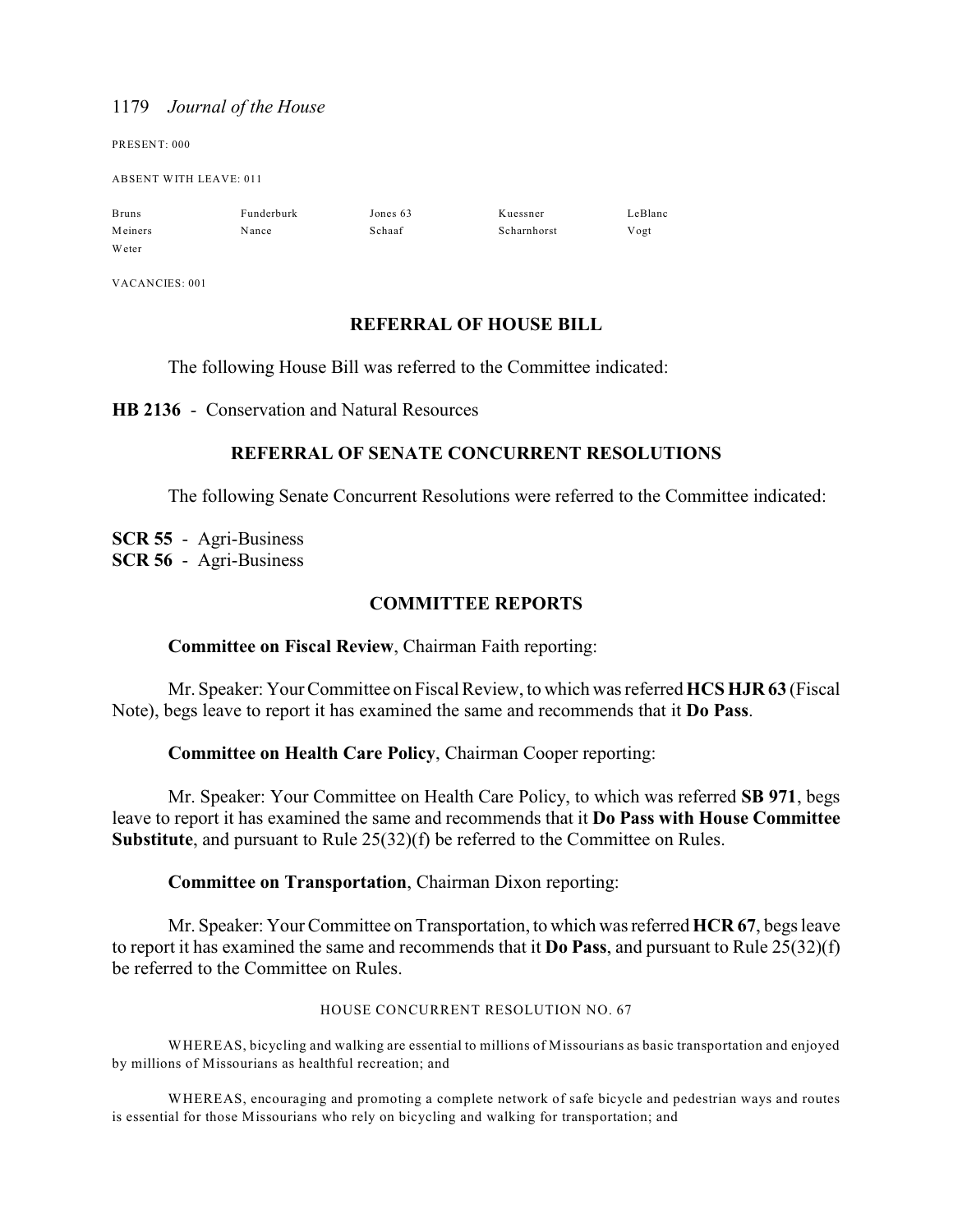WHEREAS, a safe and complete bicycle and pedestrian system is important for Missouri's economy and economic development; and

WHEREAS, incorporating bicycle and pedestrian accommodations as a routine part of Missouri's road and street network is the most cost-effective way to make opportunities for safe walking and bicycling available to all Missourians and to enable those who bicycle and walk to reach all needed destinations; and

WHEREAS, walking and bicycling improve the public health and reduce treatment costs for conditions associated with reduced physical activity, including obesity, heart disease, lung disease, and diabetes; and

WHEREAS, the United Health Foundation estimates direct medical costs associated with physical inactivity in Missouri at \$1.9 billion in 2008, and projects an annual cost for Missouri of over \$8 billion per year by 2018 if current trends continue; and

WHEREAS, the annual per capita cost of obesity is \$450 per Missourian, the highest per capita cost of any state in the United States; and

WHEREAS, designing our communities, our neighborhoods, our commercial centers, and our employment centers to be safe and inviting for bicycling and walking is a proven and recommended solution for increasing citizens' physical activity levels, improving physical fitness, reducing obesity, improving overall health, and so reducing health care and economic costs related to obesity and poor physical fitness; and

WHEREAS, promoting bicycling and walking for transportation improves Missouri's environment, reduces congestion, reduces the need for expensive expansion of our road and highway systems, and reduces our dependence on foreign energy supplies; and

WHEREAS, creating communities that invite and encourage bicycling and walking builds strong neighborhoods and encourages healthy, stable, safe, and livable communities; and

WHEREAS, creating healthy, walkable, bicyclable, and livable communities helps keep Missouri competitive in the global competition for high quality businesses and motivated, creative workers who consider transportation and recreation options an essential part of a healthy community; and

WHEREAS, Missourians who reach retirement age choose more often to bicycle and walk for fitness, recreation, enjoyment, and transportation; and

WHEREAS, citizens with disabilities often rely on bicycling, walking, and transit to meet basic transportation needs and to make connections with the transit system, face great obstacles within our current transportation system, and benefit greatly from complete and well-designed accommodations for bicycling and walking; and

WHEREAS, all transit users depend on bicycling and walking for essential transportation, and young people who develop stamina and fitness through regular active transportation reap important benefits in their physical, social, emotional, and intellectual development; and

WHEREAS, the number of Missouri students who bicycle and walk to school has dropped dramatically over the past forty years, with 50% of students bicycling or walking in 1975 but only 15% in 2005. In the same period, the percentage of children clinically defined as overweight has increased from 8% to 25%; and

WHEREAS, not only the health and physical fitness but also the mental health and overall independence and maturity of school-age children has suffered as a result of fewer children bicycling and walking regularly, and the conditions of our roads, streets, sidewalks, and intersections in failing to provide safe accommodations for bicycling and walking is in large part responsible for this change; and

WHEREAS, a lack of physical activity plays a leading role in rising rates of obesity, diabetes, and other health problems among children, and being able to bicycle or walk to school offers an opportunity to build healthy activity into the daily routine; and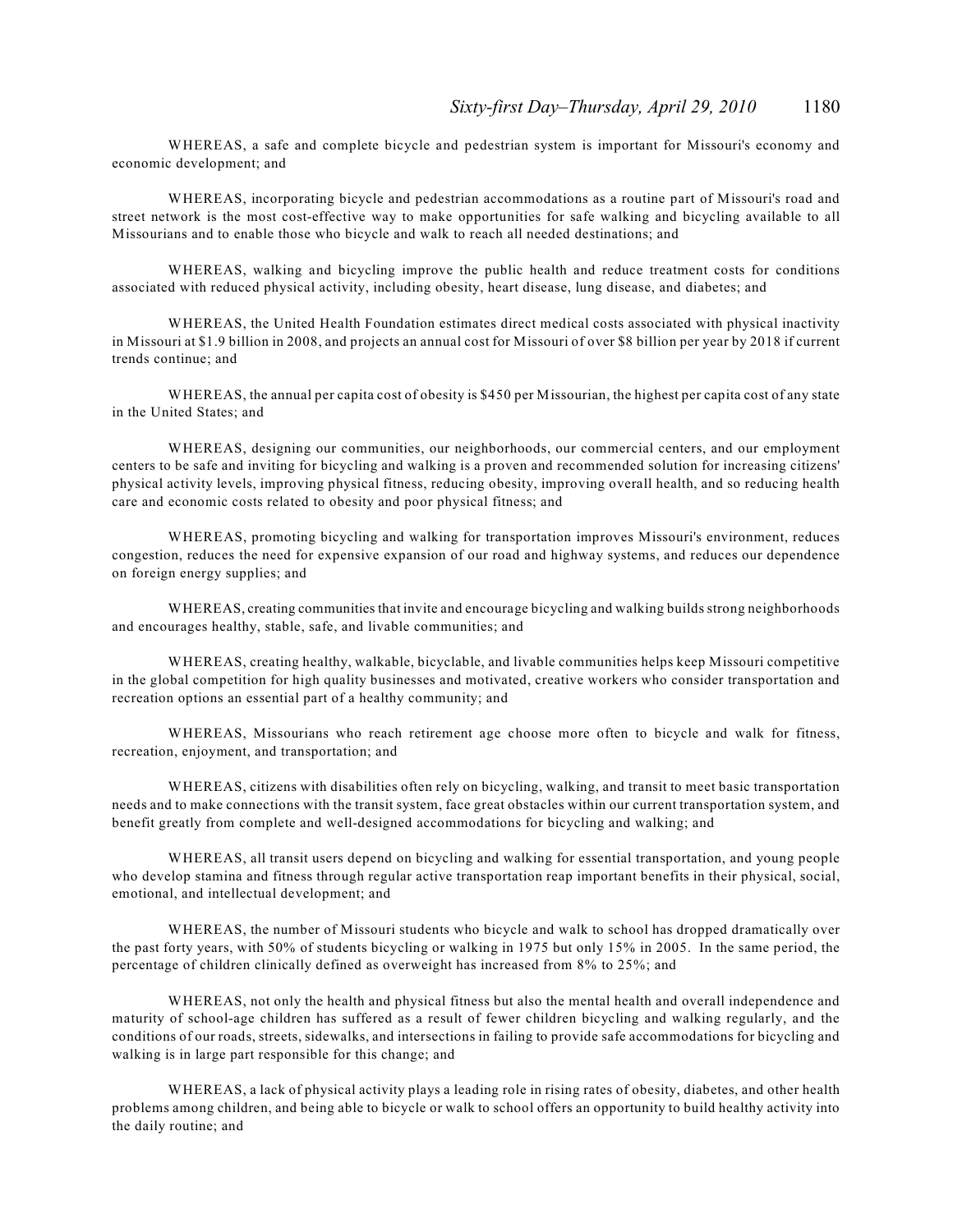WHEREAS, the Institute of Medicine reports that increasing opportunities for regular physical activity and supporting the efforts of families to incorporate physical activity into their lives are important strategies for reversing the childhood obesity epidemic; and

WHEREAS, 20-25% of morning rush hour traffic is attributable to parents driving their children to school; and

WHEREAS, over fifty Missouri organizations, agencies, schools, officials, and individuals have joined together to form the Missouri Safe Routes to School Network to encourage more children to safely bicycle and walk to school and to make streets, sidewalks, and communities safer and more inviting to children and families to bicycle and walk; and

WHEREAS, the usual and customary users of Missouri's roads, highways, and bridges include pedestrians, bicyclists, and transit passengers of all ages and abilities, as well as drivers and passengers of trucks, buses, and automobiles; and

WHEREAS, the term "Complete Streets" means creating roads, streets, and communities where all road users can feel safe, secure, and welcome on our roads and streets and throughout our communities; and

WHEREAS, the principles of Complete Streets are designed to create a transportation network that meets the needs of all users of the state's transportation system: pedestrians of all ages and abilities, bicyclists, disabled persons, public transportation vehicles and patrons, and those who travel in trucks, buses, and automobiles; and

WHEREAS, the terms "livable streets" and "comprehensive street design" are also used to identify these same concepts; and

WHEREAS, coordination and cooperation among many different agencies and municipalities is required to fully implement Complete Streets and create a complete, connected, and safe transportation network for bicycling and walking; and

WHEREAS, Complete Streets' policies require transportation planners and engineers to engage with a wide range of communities and stakeholders, build projects that meet the needs of all users of our transportation system, and design roads and bridges that complement and complete our communities and the human environment; and

WHEREAS, Complete Streets' policies enhance the unique characteristics of all communities by investing in healthy, safe, and walkable neighborhoods in rural, urban, and suburban areas; and

WHEREAS, Complete Streets' policies develop safe, reliable, and economic transportation choices to decrease household transportation costs, improve air quality, and promote public health; and

WHEREAS, Complete Streets policies are those that:

(1) Ensure that transportation projects provide for the needs of drivers, public transportation vehicles and patrons, bicyclists, and pedestrians of all ages and abilities in all planning, programming, design, construction, reconstruction, retrofit, operations, and maintenance activities and products;

(2) Provide for safety and contiguous routes for all road users;

(3) Ensure that bicycle ways and pedestrian ways, including sidewalks, crosswalks, paths, bicycle lanes, shoulders, shared use lanes, and all other facilities necessary for safe accommodation of bicycling and walking, shall be given full consideration in the planning, development, construction, and maintenance of transportation facilities;

(4) Reaffirm that pedestrians, disabled persons, bicyclists, users of public transit, and other nonmotorized users of public roadways are among the customary users of public roads and highways, except where specifically prohibited by law or regulation;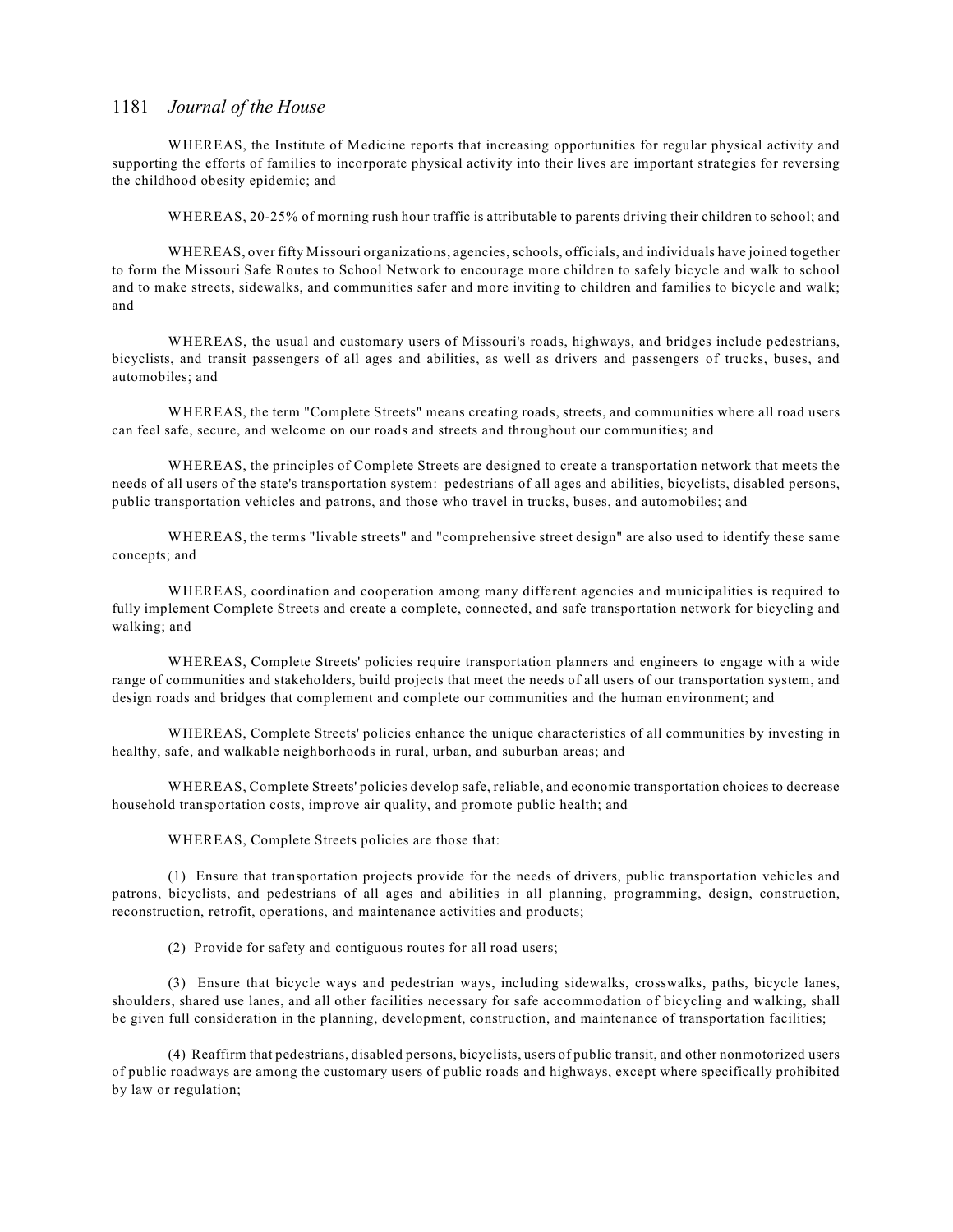(5) Encourage the cooperation and coordination among agencies and municipalities to create safe, complete, integrated, and seamless system of routes for these users across borders and jurisdictions;

(6) Support routine and appropriate accommodation for bicyclists, pedestrians, disabled persons, and transit users on all transportation projects, as appropriate to the context, community, and project use, except:

(a) Where bicycling and walking are not allowed;

(b) Where sparsity of population or other factors indicate an absence of any need for such accommodations now or in the future;

(c) Where the cost of establishing such accommodations would be excessively disproportionate to the need or probable use:

NOW, THEREFORE, BE IT RESOLVED that the members of the House of Representatives of the Ninety-fifth General Assembly, Second Regular Session, the Senate concurring therein, hereby declare our support for Complete Streets policies and urge their adoption at the local, metropolitan, regional, state, and national levels; and

BE IT FURTHER RESOLVED that the General Assembly encourages and urges the United States Department of Transportation, the Missouri Department of Transportation, the governing bodies of metropolitan planning organizations and regional planning commissions, municipalities, and other organizations and agencies that build, control, maintain, or fund roads, highways, and bridges in Missouri to adopt Complete Streets' policies and to plan, design, build, and maintain their road and street system to provide complete, safe access to all road users; and

BE IT FURTHER RESOLVED that the Chief Clerk of the Missouri House of Representatives be instructed to prepare properly inscribed copies of this resolution for Governor Jay Nixon; Ray LaHood, Secretary of the United States Department of Transportation; members of the Missouri Highways and Transportation Commission; Pete Rahn, Director of the Missouri Department of Transportation; the directors of each metropolitan planning agency and regional planning commission in the State of Missouri; and to the Missouri Municipal League.

Mr. Speaker: Your Committee on Transportation, to which was referred **SCR 51**, begs leave to report it has examined the same and recommends that it **Do Pass**, and pursuant to Rule 25(32)(f) be referred to the Committee on Rules.

Mr. Speaker: Your Committee on Transportation, to which was referred **SB 716**, begs leave to report it has examined the same and recommends that it **Do Pass with House Committee Substitute**, and pursuant to Rule 25(32)(f) be referred to the Committee on Rules.

Mr. Speaker: Your Committee on Transportation, to which was referred **SCS SBs 812, 752 & 909**, begs leave to report it has examined the same and recommends that it **Do Pass with House Committee Substitute**, and pursuant to Rule 25(32)(f) be referred to the Committee on Rules.

### **MESSAGES FROM THE SENATE**

Mr. Speaker: I am instructed by the Senate to inform the House of Representatives that the Senate has taken up and passed **SS#2 HB 1268**, entitled:

An act to repeal section 9.010, RSMo, and to enact in lieu thereof nine new sections relating to public holidays, with an emergency clause for a certain section.

With Senate Amendment No. 1.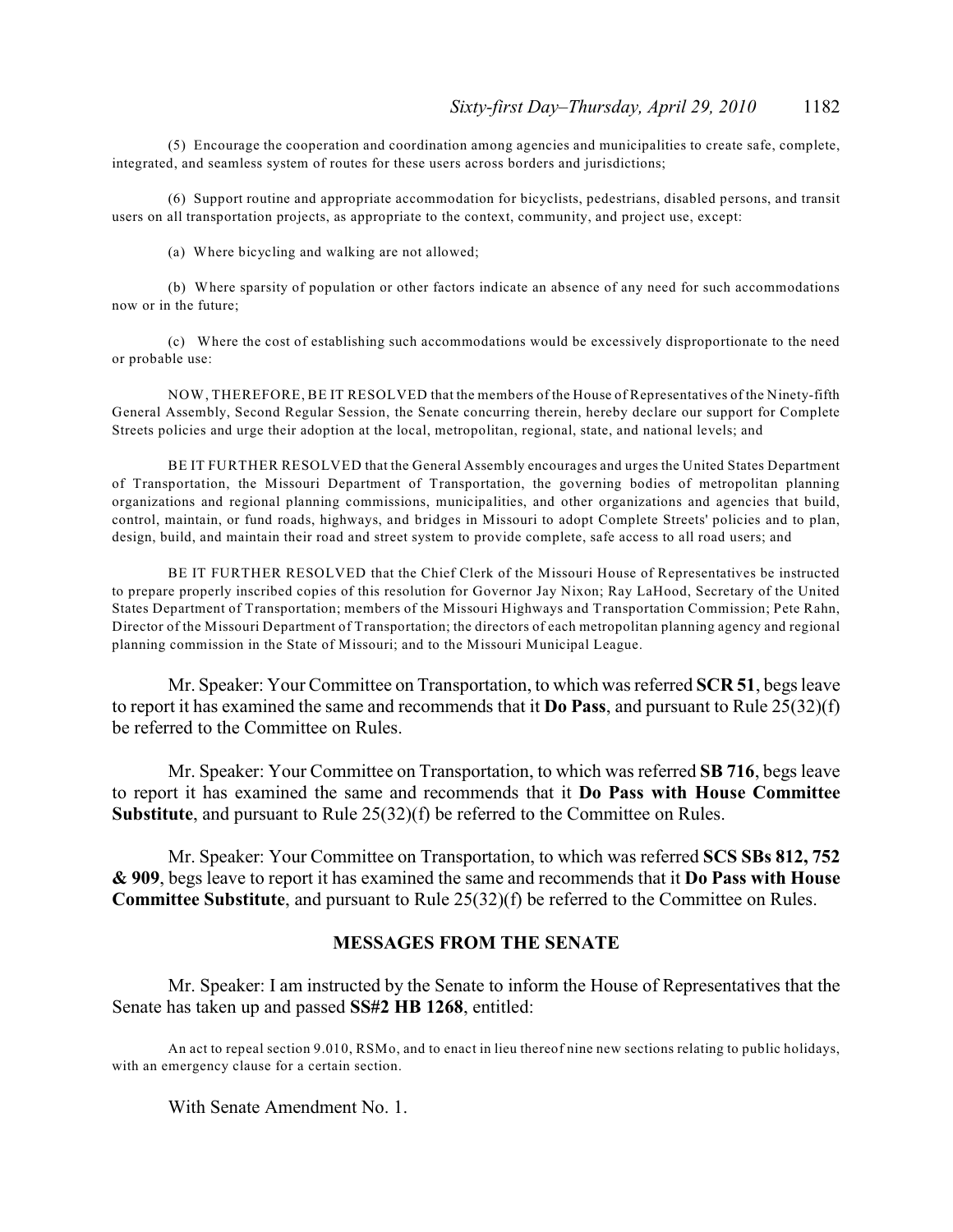#### *Senate Amendment No. 1*

AMEND Senate Substitute No. 2 for House Bill No. 1268, Page 3, Section 9.170, Line 25, by inserting immediately after said line the following:

"**9.172. The first week of November of each year shall be known as "RSV Awareness Week", and the general assembly recommends to the people of this state that the week be appropriately observed so that public officials and the citizens of Missouri are encouraged to observe the week with appropriate activities and educational outreach to parents and the medical community, as well as programs to raise awareness about the causes of, symptoms of, and ways of preventing respiratory syncytial virus (RSV).**"; and

Further amend the title and enacting clause accordingly.

Emergency clause adopted.

In which the concurrence of the House is respectfully requested.

Mr. Speaker: I am instructed by the Senate to inform the House of Representatives that the Senate has taken up and passed **SS SCS HB 1442**, entitled:

An act to repeal sections 67.1000, 67.1360, 67.1361, 67.2000, 70.220, 94.510, 94.577, and 144.030, RSMo, and to enact in lieu thereof twelve new sections relating to taxes, with an emergency clause for a certain section.

With Senate Amendment No. 1 and Senate Amendment No. 2.

#### *Senate Amendment No. 1*

AMEND Senate Substitute for Senate Committee Substitute for House Bill No. 1442, Page 3, Section 67.1000, Line 19 of said page, by inserting after all of said line the following:

"**67.1018. 1. The governing body of any county of the third classification without a township form of government and with more than five thousand nine hundred but fewer than six thousand inhabitants may impose a tax on the charges for all sleeping rooms paid by the transient guests of hotels or motels situated in the county or a portion thereof, which shall not be more than five percent per occupied room per night, except that such tax shall not become effective unless the governing body of the county submits to the voters of the county at a state general or primary election a proposal to authorize the governing body of the county to impose a tax under this section. The tax authorized in this section shall be in addition to the charge for the sleeping room and all other taxes imposed by law, and fifty percent of the proceeds of such tax shall be used by the county to fund law enforcement with the remaining fifty percent of such proceeds to be used to fund the promotion of tourism. Such tax shall be stated separately from all other charges and taxes.**

**2. The ballot of submission for the tax authorized in this section shall be in substantially the following form:**

**Shall ........... (insert the name of the county)impose a tax on the charges for all sleeping rooms paid by the transient guests of hotels and motels situated in ........... (name of county) at a rate of ..... (insert rate of percent) percent for the benefit of the county?**

 $\Box$  YES  $\Box$  NO

**If a majority of the votes cast on the question by the qualified voters voting thereon are in favor of the question, then the tax shall become effective on the first day of the second calendar quarter following the calendar quarter in which the election was held. If a majority of the votes cast on the question by the qualified voters voting thereon are opposed to the question, then the tax authorized by this section shall not become effective unless and until the question is resubmitted under this section to the qualified voters of the county and such question is approved by a majority of the qualified voters of the county voting on the question.**"; and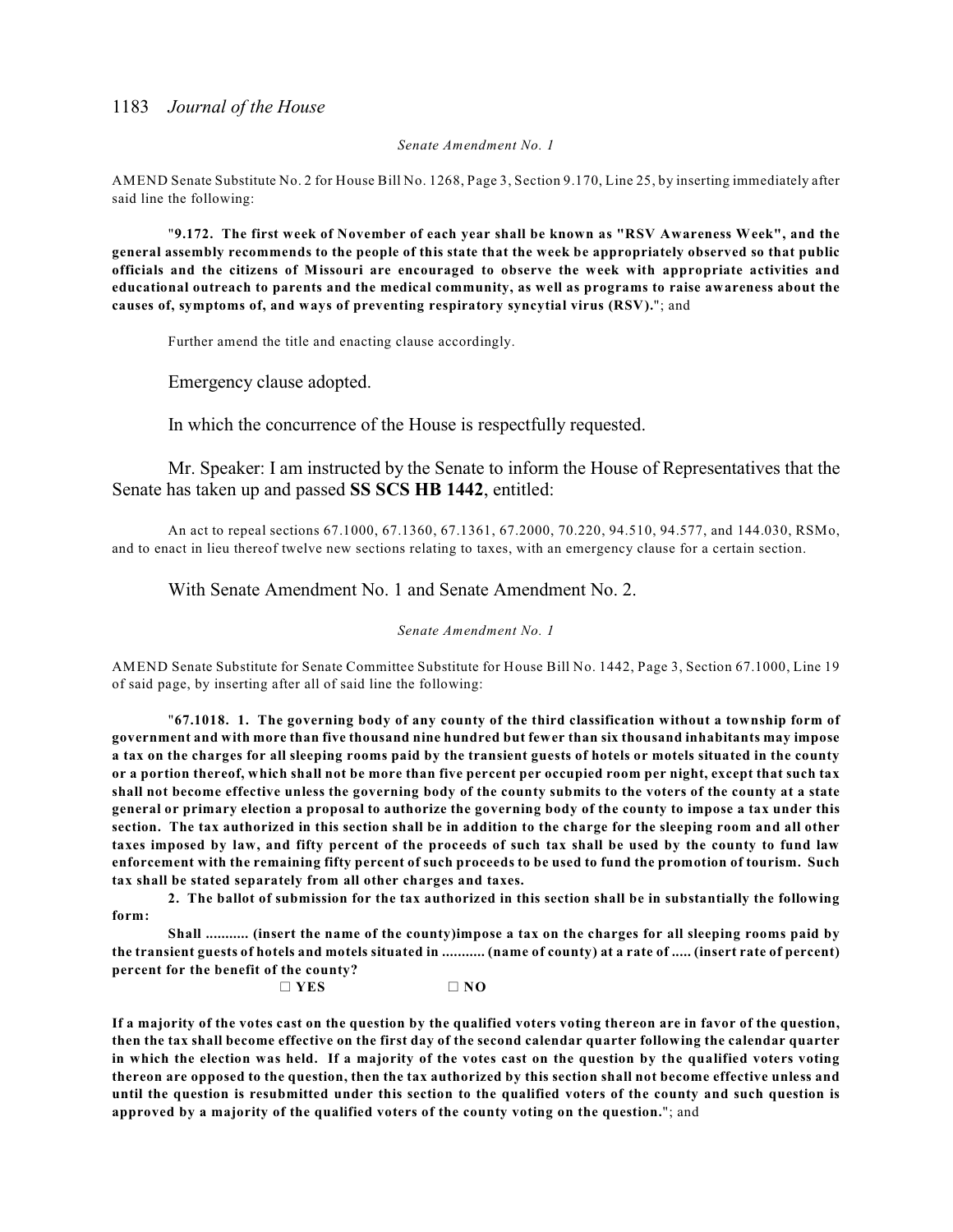Further amend said bill, Page 37, Section 94.832, Line 4 of said page, by striking "one-half of one" and inserting in lieu thereof the following: "**five**"; and

Further amend said bill, Page 39, Section 94.832, Line 8 of said page, by inserting immediately after said line the following:

"**94.840. 1. The governing body of any city of the fourth classification with more than thirty thousand three hundred but fewer than thirty thousand seven hundred inhabitants may impose a tax on the charges for all sleeping rooms paid by the transient guests of hotels or motels situated in the city or a portion thereof, which shall not be more than five percent per occupied room per night, except that such tax shall not become effective unless the governing body of the city submits to the voters of the city at a state general, primary, or special election a proposal to authorize the governing body of the city to impose a tax under this section. The tax authorized in this section shall be in addition to the charge for the sleeping room and all other taxes imposed by law, and the proceeds of such tax shall be used by the city for the promotion, operation, and development of tourism and convention facilities. Such tax shall be stated separately from all other charges and taxes.**

**2. The ballot of submission for the tax authorized in this section shall be in substantially the following form:**

**Shall ........... (insert the name of the city)impose a tax on the charges for all sleeping rooms paid by the transient guests of hotels and motels situated in ........... (name of city) at a rate of ..... (insert rate of percent) percent for the purpose of the promotion, operation, and development of tourism and convention facilities?**

| $\Box$ YES | $\Box$ NO |
|------------|-----------|
|            |           |

**If a majority of the votes cast on the question by the qualified voters voting thereon are in favor of the question, then the tax shall become effective on the first day of the second calendar quarter following the calendar quarter in which the election was held. If a majority of the votes cast on the question by the qualified voters voting thereon are opposed to the question, then the tax authorized by this section shall not become effective unless and until the question is resubmitted under this section to the qualified voters of the city and such question is approved by a majority of the qualified voters of the city voting on the question.**

**3. As used in this section, "transient guests" means a person or persons who occupy a room or rooms in a hotel or motel for thirty-one days or less during any calendar quarter.**

94.900. 1. The governing body of any city of the third classification with more than ten thousand eight hundred but less than ten thousand nine hundred inhabitants located at least partly within a county of the first classification with more than one hundred eighty-four thousand but less than one hundred eighty-eight thousand inhabitants, or any city of the fourth classification with more than eight thousand nine hundred but fewer than nine thousand inhabitants, **or any city of the fourth classification with more than two thousand six hundred but fewer than two thousand seven hundred inhabitants and located in any county of the first classification with more than eighty-two thousand but fewer than eighty-two thousand one hundred inhabitants, or any home rule city with more than forty-eight thousand but fewer than forty-nine thousand inhabitants** is hereby authorized to impose, by ordinance or order, a sales tax in the amount of up to one-half of one percent on all retail sales made in such city which are subject to taxation under the provisions of sections 144.010 to 144.525, RSMo, for the purpose of improving the public safety for such city, including but not limited to expenditures on equipment, city employee salaries and benefits, and facilities for police, fire and emergency medical providers. The tax authorized by this section shall be in addition to any and all other sales taxes allowed by law, except that no ordinance or order imposing a sales tax pursuant to the provisions of this section shall be effective unless the governing body of the city submits to the voters of the city, at a county or state general, primary or special election, a proposal to authorize the governing body of the city to impose a tax.

2. If the proposal submitted involves only authorization to impose the tax authorized by this section, the ballot of submission shall contain, but need not be limited to, the following language:

Shall the city of .......................................... (city's name) impose a citywide sales tax of ............. (insert amount) for the purpose of improving the public safety of the city?

 $\Box$  YES  $\Box$  NO

If you are in favor of the question, place an "X" in the box opposite "YES". If you are opposed to the question, place an "X" in the box opposite "NO".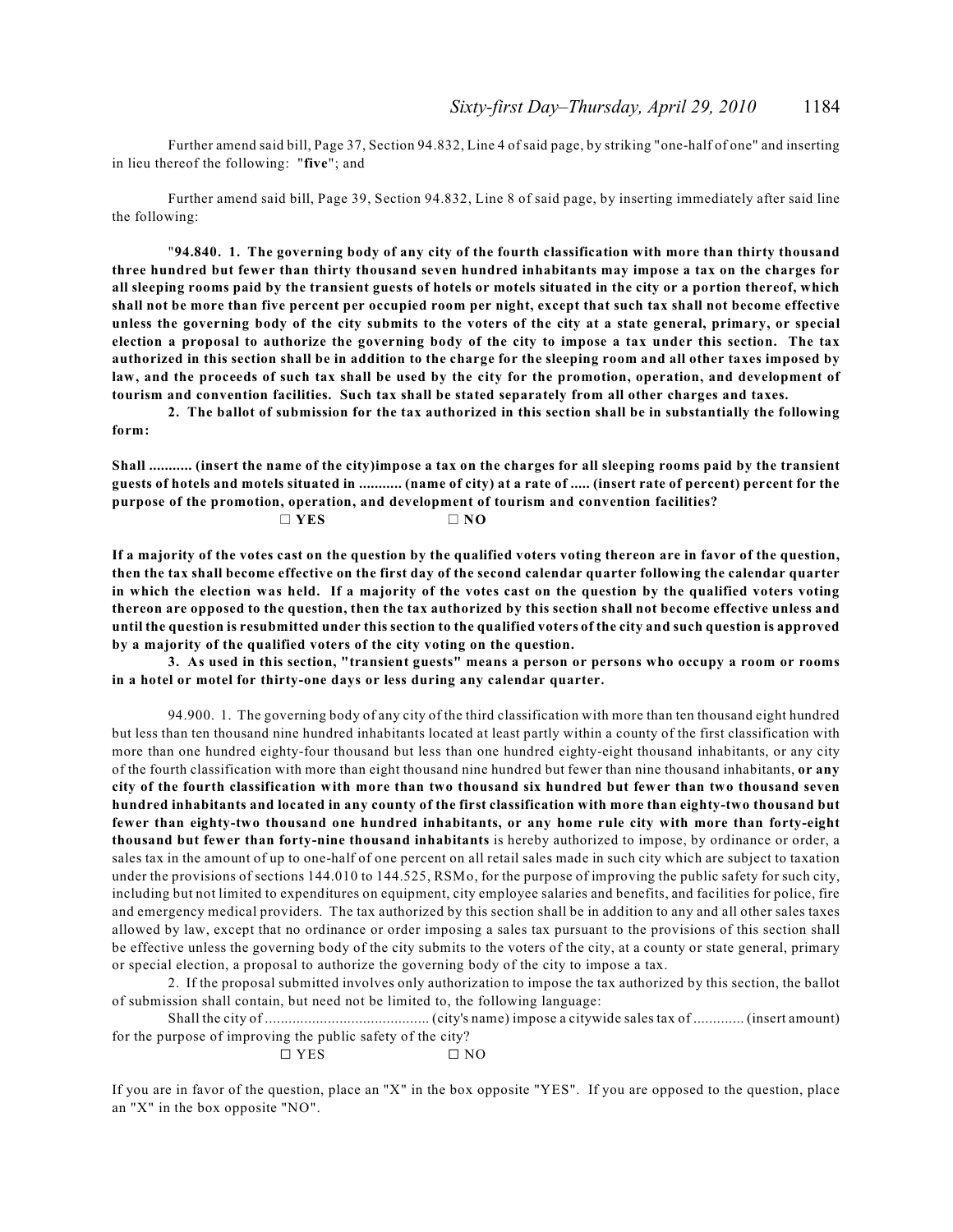If a majority of the votes cast on the proposal by the qualified voters voting thereon are in favor of the proposal submitted pursuant to this subsection, then the ordinance or order and any amendments thereto shall be in effect on the first day of the second calendar quarter after the director of revenue receives notification of adoption of the local sales tax. If a proposal receives less than the required majority, then the governing body of the city shall have no power to impose the sales tax herein authorized unless and until the governing body of the city shall again have submitted another proposal to authorize the governing body of the city to impose the sales tax authorized by this section and such proposal is approved by the required majority of the qualified voters voting thereon. However, in no event shall a proposal pursuant to this section be submitted to the voters sooner than twelve months from the date of the last proposal pursuant to this section.

3. All revenue received by a city from the tax authorized under the provisions of this section shall be deposited in a special trust fund and shall be used solely for improving the public safety for such city for so long as the tax shall remain in effect.

4. Once the tax authorized by this section is abolished or is terminated by any means, all funds remaining in the special trust fund shall be used solely for improving the public safety for the city. Any funds in such special trust fund which are not needed for current expenditures may be invested by the governing body in accordance with applicable laws relating to the investment of other city funds.

5. All sales taxes collected by the director of the department of revenue under this section on behalf of any city, less one percent for cost of collection which shall be deposited in the state's general revenue fund after payment of premiums for surety bonds as provided in section 32.087, RSMo, shall be deposited in a special trust fund, which is hereby created, to be known as the "City Public Safety Sales Tax Trust Fund". The moneys in the trust fund shall not be deemed to be state funds and shall not be commingled with any funds of the state. The provisions of section 33.080, RSMo, to the contrary notwithstanding, money in this fund shall not be transferred and placed to the credit of the general revenue fund. The director of the department of revenue shall keep accurate records of the amount of money in the trust and which was collected in each city imposing a sales tax pursuant to this section, and the records shall be open to the inspection of officers of the city and the public. Not later than the tenth day of each month the director of the department of revenue shall distribute all moneys deposited in the trust fund during the preceding month to the city which levied the tax; such funds shall be deposited with the city treasurer of each such city, and all expenditures of funds arising from the trust fund shall be by an appropriation act to be enacted by the governing body of each such city. Expenditures may be made from the fund for any functions authorized in the ordinance or order adopted by the governing body submitting the tax to the voters.

6. The director of the department of revenue may make refunds from the amounts in the trust fund and credited to any city for erroneous payments and overpayments made, and may redeem dishonored checks and drafts deposited to the credit of such cities. If any city abolishes the tax, the city shall notify the director of the department of revenue of the action at least ninety days prior to the effective date of the repeal and the director of the department of revenue may order retention in the trust fund, for a period of one year, of two percent of the amount collected after receipt of such notice to cover possible refunds or overpayment of the tax and to redeem dishonored checks and drafts deposited to the credit of such accounts. After one year has elapsed after the effective date of abolition of the tax in such city, the director of the department of revenue shall remit the balance in the account to the city and close the account of that city. The director of the department of revenue shall notify each city of each instance of any amount refunded or any check redeemed from receipts due the city.

7. Except as modified in this section, all provisions of sections 32.085 and 32.087, RSMo, shall apply to the tax imposed pursuant to this section.

94.902. 1. The governing body of any city of the third classification with more than twenty-six thousand three hundred but less than twenty-six thousand seven hundred inhabitants, or any city of the fourth classification with more than thirty thousand three hundred but fewer than thirty thousand seven hundred inhabitants, **or any city of the fourth classification with more than twenty-four thousand eight hundred but fewer than twenty-five thousand inhabitants,** may impose, by order or ordinance, a sales tax on all retail sales made in the city which are subject to taxation under chapter 144, RSMo. The tax authorized in this section may be imposed in an amount of up to one-half of one percent, and shall be imposed solely for the purpose of improving the public safety for such city, including but not limited to expenditures on equipment, city employee salaries and benefits, and facilities for police, fire and emergency medical providers. The tax authorized in this section shall be in addition to all other sales taxes imposed by law, and shall be stated separately from all other charges and taxes. The order or ordinance imposing a sales tax under this section shall not become effective unless the governing body of the city submits to the voters residing within the city, at a county or state general, primary, or special election, a proposal to authorize the governing body of the city to impose a tax under this section.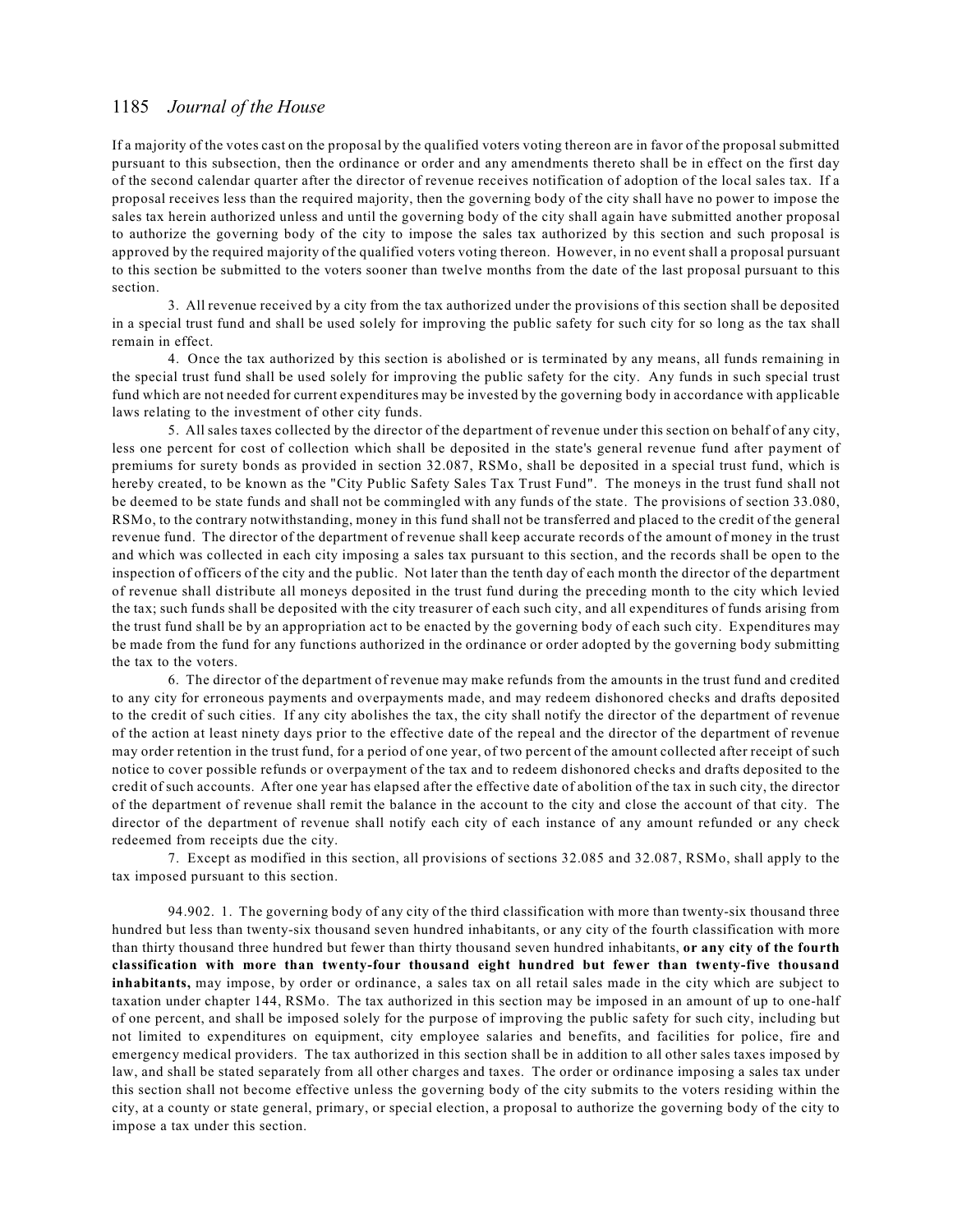2. The ballot of submission for the tax authorized in this section shall be in substantially the following form: Shall the city of .......................................... (city's name) impose a citywide sales tax at a rate of ......... (insert rate of percent) percent for the purpose of improving the public safety of the city?

$$
\Box \text{ } \text{YES} \qquad \Box \text{ } \text{NO}
$$

If you are in favor of the question, place an "X" in the box opposite "YES". If you are opposed to the question, place an "X" in the box opposite "NO".

If a majority of the votes cast on the proposal by the qualified voters voting thereon are in favor of the proposal, then the ordinance or order and any amendments to the order or ordinance shall become effective on the first day of the second calendar quarter after the director of revenue receives notice of the adoption of the sales tax. If a majority of the votes cast on the proposal by the qualified voters voting thereon are opposed to the proposal, then the tax shall not become effective unless the proposal is resubmitted under this section to the qualified voters and such proposal is approved by a majority of the qualified voters voting on the proposal. However, in no event shall a proposal under this section be submitted to the voters sooner than twelve months from the date of the last proposal under this section.

3. Any sales tax imposed under this section shall be administered, collected, enforced, and operated as required in section 32.087, RSMo. All sales taxes collected by the director of the department of revenue under this section on behalf of any city, less one percent for cost of collection which shall be deposited in the state's general revenue fund after payment of premiums for surety bonds as provided in section 32.087, RSMo, shall be deposited in a special trust fund, which is hereby created in the state treasury, to be known as the "City Public Safety Sales Tax Trust Fund". The moneys in the trust fund shall not be deemed to be state funds and shall not be commingled with any funds of the state. The provisions of section 33.080, RSMo, to the contrary notwithstanding, money in this fund shall not be transferred and placed to the credit of the general revenue fund. The director shall keep accurate records of the amount of money in the trust fund and which was collected in each city imposing a sales tax under this section, and the records shall be open to the inspection of officers of the city and the public. Not later than the tenth day of each month the director shall distribute all moneys deposited in the trust fund during the preceding month to the city which levied the tax. Such funds shall be deposited with the city treasurer of each such city, and all expenditures of funds arising from the trust fund shall be by an appropriation act to be enacted by the governing body of each such city. Expenditures may be made from the fund for any functions authorized in the ordinance or order adopted by the governing body submitting the tax to the voters. If the tax is repealed, all funds remaining in the special trust fund shall continue to be used solely for the designated purposes. Any funds in the special trust fund which are not needed for current expenditures shall be invested in the same manner as other funds are invested. Any interest and moneys earned on such investments shall be credited to the fund.

4. The director of the department of revenue may authorize the state treasurer to make refunds from the amounts in the trust fund and credited to any city for erroneous payments and overpayments made, and may redeem dishonored checks and drafts deposited to the credit of such cities. If any city abolishes the tax, the city shall notify the director of the action at least ninety days before the effective date of the repeal, and the director may order retention in the trust fund, for a period of one year, of two percent of the amount collected after receipt of such notice to cover possible refunds or overpayment of the tax and to redeem dishonored checks and drafts deposited to the credit of such accounts. After one year has elapsed after the effective date of abolition of the tax in such city, the director shall remit the balance in the account to the city and close the account of that city. The director shall notify each city of each instance of any amount refunded or any check redeemed from receipts due the city.

5. The governing body of any city that has adopted the sales tax authorized in this section may submit the question of repeal of the tax to the voters on any date available for elections for the city. The ballot of submission shall be in substantially the following form:

Shall ............................................... (insert the name of the city) repeal the sales tax imposed at a rate of .......... (insert rate of percent) percent for the purpose of improving the public safety of the city?  $\Box$  YES  $\Box$  NO

If a majority of the votes cast on the proposal are in favor of repeal, that repeal shall become effective on December thirty-first of the calendar year in which such repeal was approved. If a majority of the votes cast on the question by the qualified voters voting thereon are opposed to the repeal, then the sales tax authorized in this section shall remain effective until the question is resubmitted under this section to the qualified voters, and the repeal is approved by a majority of the qualified voters voting on the question.

6. Whenever the governing body of any city that has adopted the sales tax authorized in this section receives a petition, signed by ten percent of the registered voters of the city voting in the last gubernatorial election, calling for an election to repeal the sales tax imposed under this section, the governing body shall submit to the voters of the city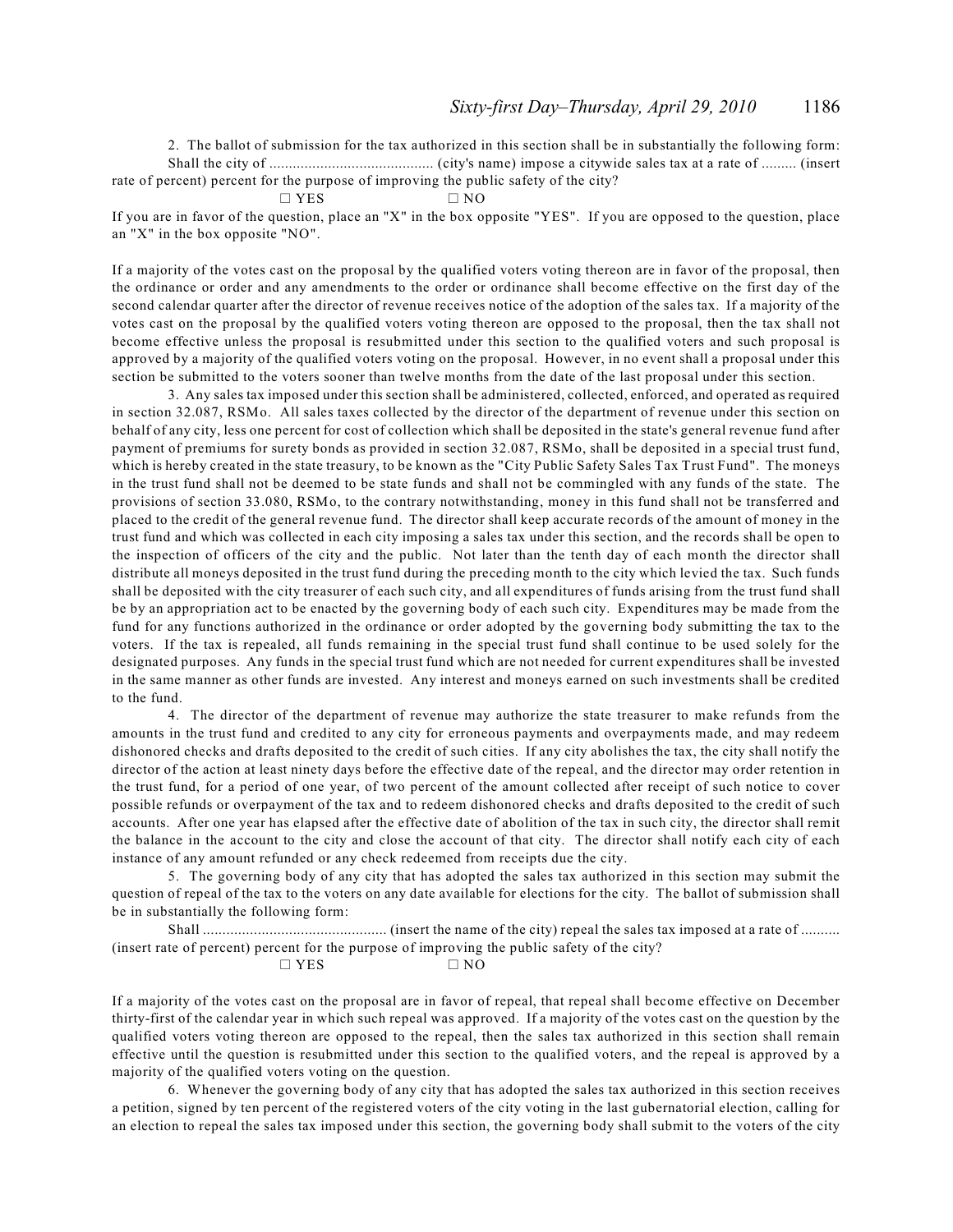a proposal to repeal the tax. If a majority of the votes cast on the question by the qualified voters voting thereon are in favor of the repeal, that repeal shall become effective on December thirty-first of the calendar year in which such repeal was approved. If a majority of the votes cast on the question by the qualified voters voting thereon are opposed to the repeal, then the tax shall remain effective until the question is resubmitted under this section to the qualified voters and the repeal is approved by a majority of the qualified voters voting on the question.

7. Except as modified in this section, all provisions of sections 32.085 and 32.087, RSMo, shall apply to the tax imposed under this section.

**94.1011. 1. The governing body of any city of the third classification with more than three thousand five hundred but fewer than three thousand six hundred inhabitants may impose, by order or ordinance, a tax on the charges for all sleeping rooms paid by the transient guests of hotels or motels situated in the city or a portion thereof. The tax shall be not more than three percent per occupied room per night, and shall be imposed solely for the purpose of funding the construction, maintenance, and repair of a multipurpose conference and convention center. The tax authorized in this section shall be in addition to the charge for the sleeping room and all other taxes imposed by law, and shall be stated separately from all other charges and taxes.**

**2. No such order or ordinance shall become effective unless the governing body of the city submits to the voters of the city at a state general, primary, or special election a proposal to authorize the governing body of the city to impose a tax under this section. If a majority of the votes cast on the question by the qualified voters voting thereon are in favor of the question, then the tax shall become effective on the first day of the second calendar quarter following the calendar quarter in which the election was held. If a majority of the votes cast on the question by the qualified voters voting thereon are opposed to the question, then the tax shall not become effective unless and until the question is resubmitted under this section to the qualified voters of the city and such question is approved by a majority of the qualified voters voting on the question.**

**3. All revenue generated by the tax shall be collected by the city collector of revenue, shall be deposited in a special trust fund, and shall be used solely for the designated purposes. If the tax is repealed, all funds remaining in the special trust fund shall continue to be used solely for the designated purposes. Any funds in the special trust fund that are not needed for current expenditures may be invested by the governing body in accordance with applicable laws relating to the investment of other city funds. Any interest and moneys earned on such investments shall be credited to the fund.**

**4. The governing body of any city that has adopted the tax authorized in this section may submit the question of repeal of the tax to the voters on any date available for elections for the city. If a majority of the votes cast on the proposal are in favor of the repeal, that repeal shall become effective on December thirty-first of the calendar year in which such repeal was approved. If a majority of the votes cast on the question by the qualified voters voting thereon are opposed to the repeal, then the tax authorized in this section shall remain effective until the question is resubmitted under this section to the qualified voters of the city, and the repeal is approved by a majority of the qualified voters voting on the question.**

**5. Whenever the governing body of any city that has adopted the tax authorized in this section receives a petition, signed by a number of registered voters of the city equal to at least two percent of the number of registered voters of the city voting in the last gubernatorial election, calling for an election to repeal the tax imposed under this section, the governing body shall submit to the voters of the city a proposal to repeal the tax. If a majority of the votes cast on the question by the qualified voters voting thereon are in favor of the repeal, that repeal shall become effective on December thirty-first of the calendar year in which such repeal was approved. If a majority of the votes cast on the question by the qualified voters voting thereon are opposed to the repeal, then the tax shall remain effective until the question is resubmitted under this section to the qualified voters of the city and the repeal is approved by a majority of the qualified voters voting on the question.**

**6. As used in this section, "transient guests" means a person or persons who occupy a room or rooms in a hotel or motel for thirty-one days or less during any calendar quarter.**

**137.1040. 1. In addition to other levies authorized by law, the county commission in counties not adopting an alternative form of government and the proper administrative body in counties adopting an alternative form of government, or the governing body of any city, town, or village, in their discretion may levy an additional tax, not to exceed one quarter of one cent on each one hundred dollars assessed valuation, on all taxable real property located within such city, town, village, or county, all of such tax to be collected and allocated to the city, town, village, or county treasury, where it shall be known and designated as the "Cemetery Maintenance Trust Fund" to be used for the upkeep and maintenance of cemeteries located within such city, town, village, or county.**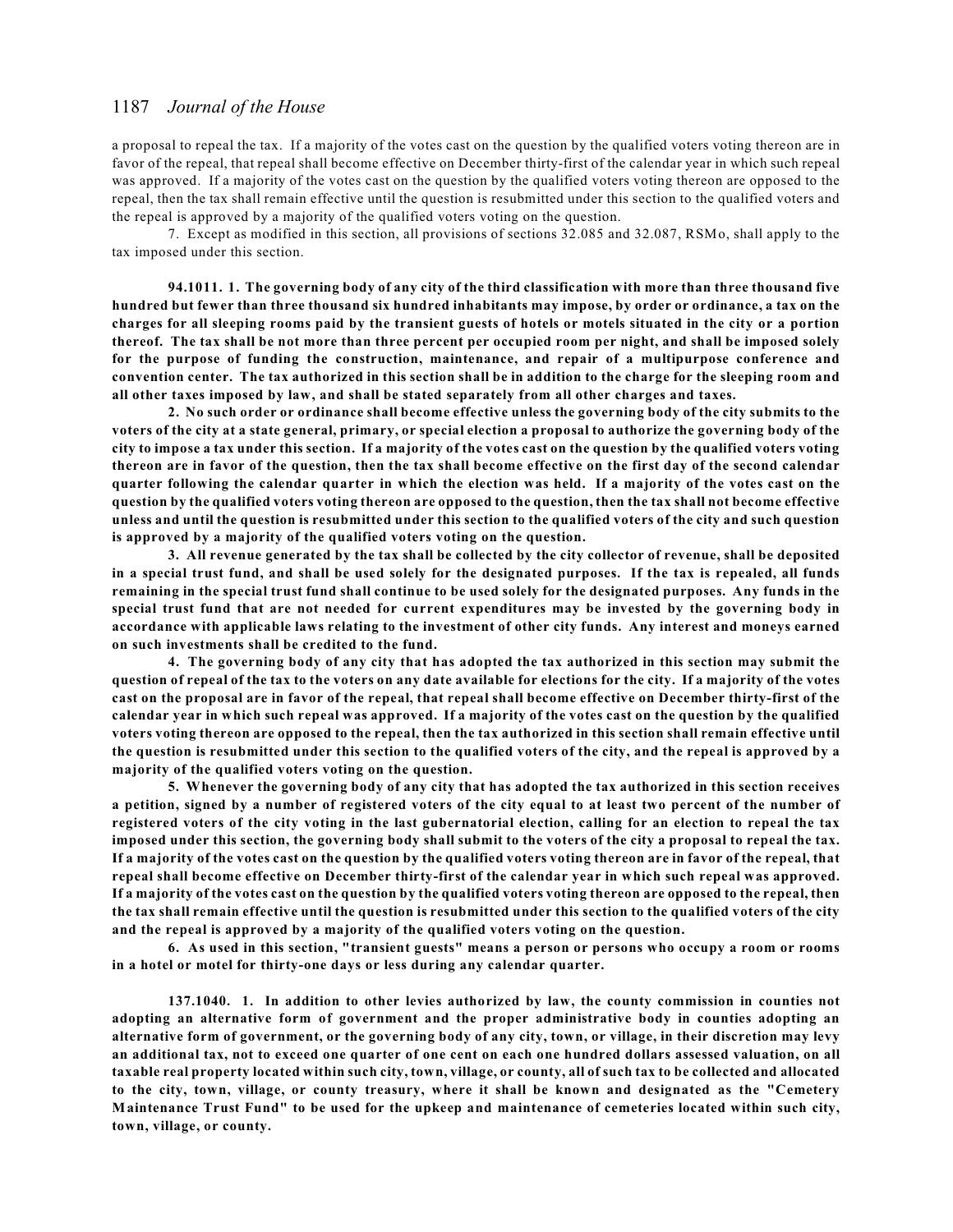**2. To the extent necessary to comply with article X, section 22(a) of the Missouri Constitution, for any city, town, village, or county with a tax levy at or above the limitations provided under article X, section 11(b), no ordinance adopted under this section shall become effective unless the county commission or proper administrative body of the county, or governing body of the city, town, or village submits to the voters of the city, town, village, or county at a state general, primary, or special election a proposal to authorize the imposition of a tax under this section. The tax authorized under this section shall be levied and collected in the same manner as other real property taxes are levied and collected within the city, town, village, or county. Such tax shall be in addition to all other taxes imposed on real property, and shall be stated separately from all other charges and taxes. Such tax shall not become effective unless the county commission or proper administrative body of the county or governing body of the city, town, or village, by order or ordinance, submits to the voters of the county a proposal to authorize the city, town, village, or county to impose a tax under this section on any day available for such city, town, village, or county to hold elections or at a special election called for that purpose.**

**3. The ballot of submission for the tax authorized in this section shall be in substantially the following form:**

**Shall ...... (insert the name of the city, town, village, or county) impose a tax on all real property situated** in ...... (name of the city, town, village, or county) at a rate of ...... (insert rate not to exceed one quarter of one cent **per one hundred dollars assessed valuation) for the sole purpose of providing funds for the maintenance, upkeep, and preservation of city, town, village, or county cemeteries?**

 $\Box$  YES  $\Box$  NO

**If a majority of the votes cast on the question by the qualified voters voting thereon are in favor of the question, then the tax shall become effective on the first day of the second calendar quarter immediately following notification to the city, town, village, or county collector. If a majority of the votes cast on the question by the qualified voters voting thereon are opposed to the question, then the tax shall not become effective unless and until the question is resubmitted under this section to the qualified voters and such question is approved by a majority of the qualified voters voting on the question.**

**4. The tax imposed under this section shall be known as the "Cemetery Maintenance Tax". Each city, town, village, or county imposing a tax under this section shall establish separate trust funds to be known as the "Cemetery Maintenance Trust Fund". The city, town, village, or county treasurer shall deposit the revenue derived from the tax imposed under this section for cemetery purposes in the city, town, village, or county cemetery maintenance trust fund. The proceeds of such tax shall be appropriated by the county commission or appropriate administrative body, or the governing body of the city, town, or village exclusively for the maintenance, upkeep, and preservation of cemeteries located within the jurisdiction of such commission or body.**

**5. All applicable provisions in this chapter relating to property tax shall apply to the collection of any tax imposed under this section.**"; and

Further amend the title and enacting clause accordingly.

#### *Senate Amendment No. 2*

AMEND Senate Substitute for Senate Committee Substitute for House Bill No. 1442, Page 39, Section 94.832, Line 8 of said page, by inserting after all of said line the following:

"138.431. 1. To hear and decide appeals pursuant to section 138.430, the commission shall appoint one or more hearing officers. The hearing officers shall be subject to supervision by the commission. No person shall participate on behalf of the commission in any case in which such person is an interested party.

2. The commission may assign such appeals as it deems fit to a hearing officer for disposition.

**(1) The assignment shall be deemed made when the scheduling order is first issued by the commission and signed by the hearing officer assigned, unless another hearing officer is assigned to the case for disposition by other language in said order.**

**(2) A change of hearing officer, or a reservation of the appeal for disposition as described in subsection 3 of this section, shall be ordered by the commission in any appeal upon the timely filing of a written application by a party to disqualify the hearing officer assigned. The application shall be filed within thirty days from the assignment of any appeal to a hearing officer and need not allege or prove any cause for such change and need not be verified. No more than one change of hearing officer shall be allowed for each party in any appeal.**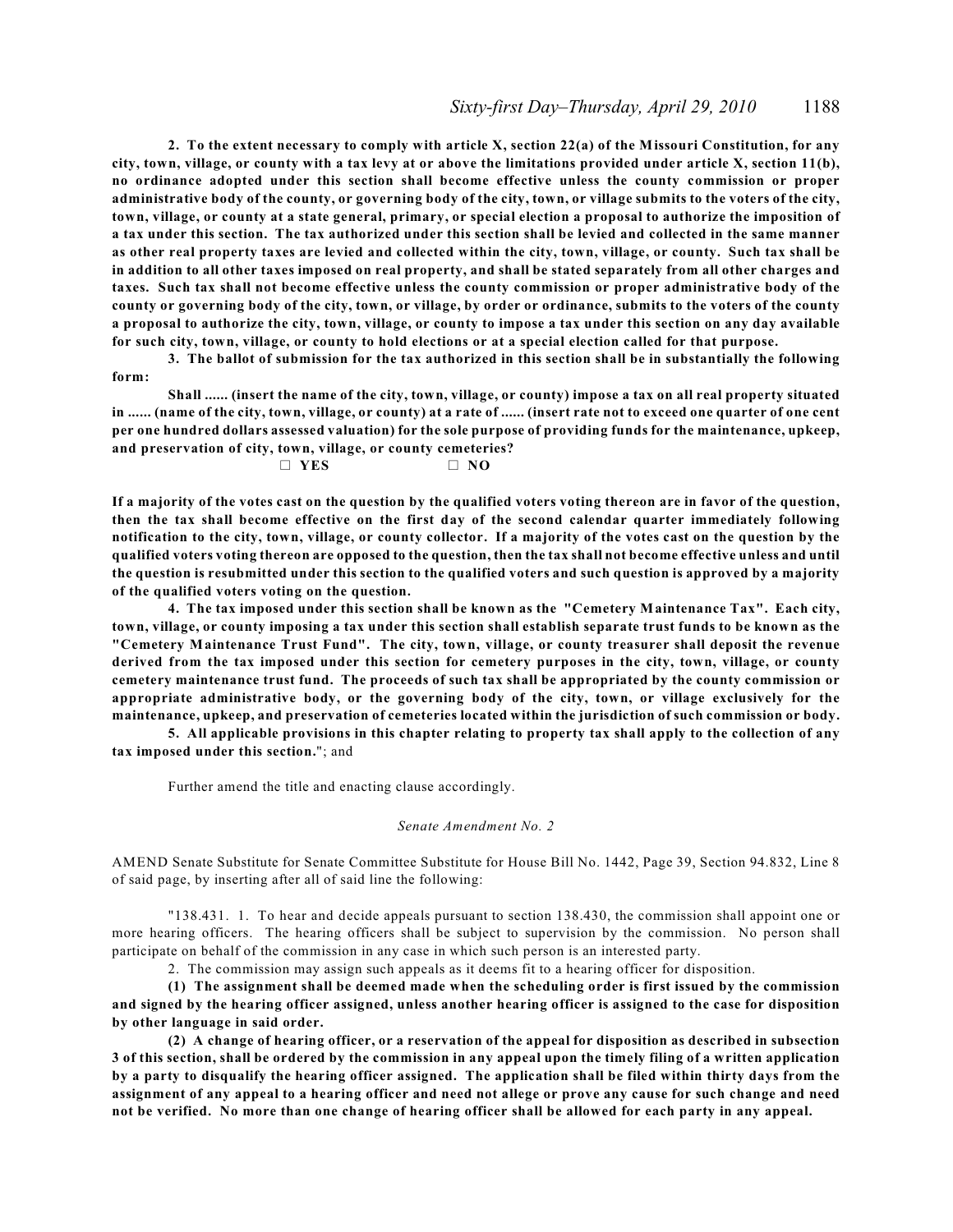**3.** The commission may, in its discretion, reserve such appeals as it deems fit to be heard and decided by the full commission, a quorum thereof, or any commissioner, subject to the provisions of section 138.240, and, in such case, the decision shall be final, subject to judicial review in the manner provided in subsection 4 of section 138.470.

**[**3.**] 4.** The manner in which appeals shall be presented and the conduct of hearings shall be made in accordance with rules prescribed by the commission for determining the rights of the parties; provided that, the commission, with the consent of all the parties, may refer an appeal to mediation. The commission shall promulgate regulations for mediation pursuant to this section. No regulation or portion of a regulation promulgated pursuant to the authority of this section shall become effective unless it has been promulgated pursuant to the provisions of chapter 536, RSMo. There shall be no presumption that the assessor's valuation is correct. A full and complete record shall be kept of all proceedings. All testimony at any hearing shall be recorded but need not be transcribed unless the matter is further appealed.

**[**4.**] 5.** Unless an appeal is voluntarily dismissed, a hearing officer, after affording the parties reasonable opportunity for fair hearing, shall issue a decision and order affirming, modifying, or reversing the determination of the board of equalization, and correcting any assessment which is unlawful, unfair, improper, arbitrary, or capricious. The commission may, prior to the decision being rendered, transfer to another hearing officer the proceedings on an appeal determination before a hearing officer. The complainant, respondent-assessor, or other party shall be duly notified of a hearing officer's decision and order, together with findings of fact and conclusions of law. Appeals from decisions of hearing officers shall be made pursuant to section 138.432.

**[**5.**] 6.** All decisions issued pursuant to this section or section 138.432 by the commission or any of its duly assigned hearing officers shall be issued no later than sixty days after the hearing on the matter to be decided is held or the date on which the last party involved in such matter files his or her brief, whichever event later occurs."; and

Further amend the title and enacting clause accordingly.

Emergency clause adopted.

In which the concurrence of the House is respectfully requested.

Mr. Speaker: I am instructed by the Senate to inform the House of Representatives that the Senate has taken up and adopted the Conference Committee Report on **SS SCS HCS HB 2002**, and has taken up and passed **CCS SS SCS HCS HB 2002**.

Mr. Speaker: I am instructed by the Senate to inform the House of Representatives that the Senate has taken up and adopted the Conference Committee Report on **SS SCS HCS HB 2003**, and has taken up and passed **CCS SS SCS HCS HB 2003**.

Mr. Speaker: I am instructed by the Senate to inform the House of Representatives that the Senate has taken up and adopted the Conference Committee Report on **SCS HCS HB 2004**, and has taken up and passed **CCS SCS HCS HB 2004**.

Mr. Speaker: I am instructed by the Senate to inform the House of Representatives that the Senate has taken up and adopted the Conference Committee Report on **SCS HCS HB 2005**, and has taken up and passed **CCS SCS HCS HB 2005**.

Mr. Speaker: I am instructed by the Senate to inform the House of Representatives that the Senate has taken up and adopted the Conference Committee Report on **SCS HCS HB 2006**, and has taken up and passed **CCS SCS HCS HB 2006**.

Mr. Speaker: I am instructed by the Senate to inform the House of Representatives that the Senate has taken up and adopted the Conference Committee Report on **SCS HCS HB 2007**, and has taken up and passed **CCS SCS HCS HB 2007**.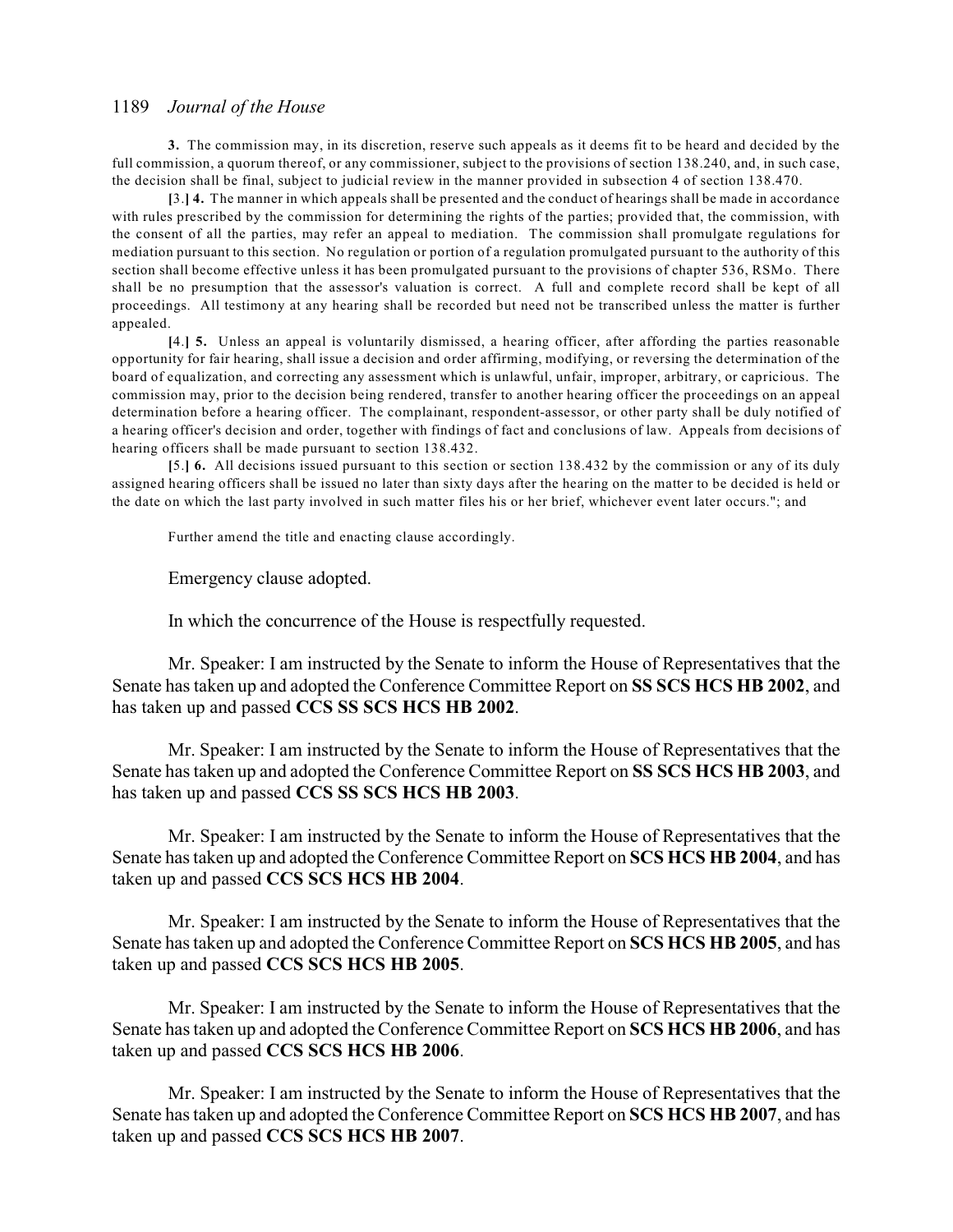Mr. Speaker: I am instructed by the Senate to inform the House of Representatives that the Senate has taken up and adopted the Conference Committee Report on **SCS HCS HB 2008**, and has taken up and passed **CCS SCS HCS HB 2008**.

Mr. Speaker: I am instructed by the Senate to inform the House of Representatives that the Senate has taken up and adopted the Conference Committee Report on **SCS HCS HB 2009**, and has taken up and passed **CCS SCS HCS HB 2009**.

Mr. Speaker: I am instructed by the Senate to inform the House of Representatives that the Senate has taken up and adopted the Conference Committee Report on **SCS HCS HB 2010**, and has taken up and passed **CCS SCS HCS HB 2010**.

Mr. Speaker: I am instructed by the Senate to inform the House of Representatives that the Senate has taken up and adopted the Conference Committee Report on **SCS HCS HB 2011**, and has taken up and passed **CCS SCS HCS HB 2011**.

Mr. Speaker: I am instructed by the Senate to inform the House of Representatives that the Senate has taken up and adopted the Conference Committee Report on **SCS HCS HB 2012**, and has taken up and passed **CCS SCS HCS HB 2012**.

Mr. Speaker: I am instructed by the Senate to inform the House of Representatives that the Senate has taken up and adopted the Conference Committee Report on **SCS HCS HB 2013**, and has taken up and passed **CCS SCS HCS HB 2013**.

Mr. Speaker: I am instructed by the Senate to inform the House of Representatives that the Senate has taken up and passed **SS SB 1007**, entitled:

An act to repeal sections 208.010, 208.215, 208.453, 208.895, 208.909, 208.918, and 660.300, RSMo, and to enact in lieu thereof nine new sections relating to public assistance programs administered by the state, with penalty provisions for a certain section.

In which the concurrence of the House is respectfully requested.

Mr. Speaker: I am instructed by the Senate to inform the House of Representatives that the Senate has taken up and passed **SB 1026**, entitled:

An act to repeal section 288.040, RSMo, and to enact in lieu thereof one new section relating to the denial of unemployment benefits.

In which the concurrence of the House is respectfully requested.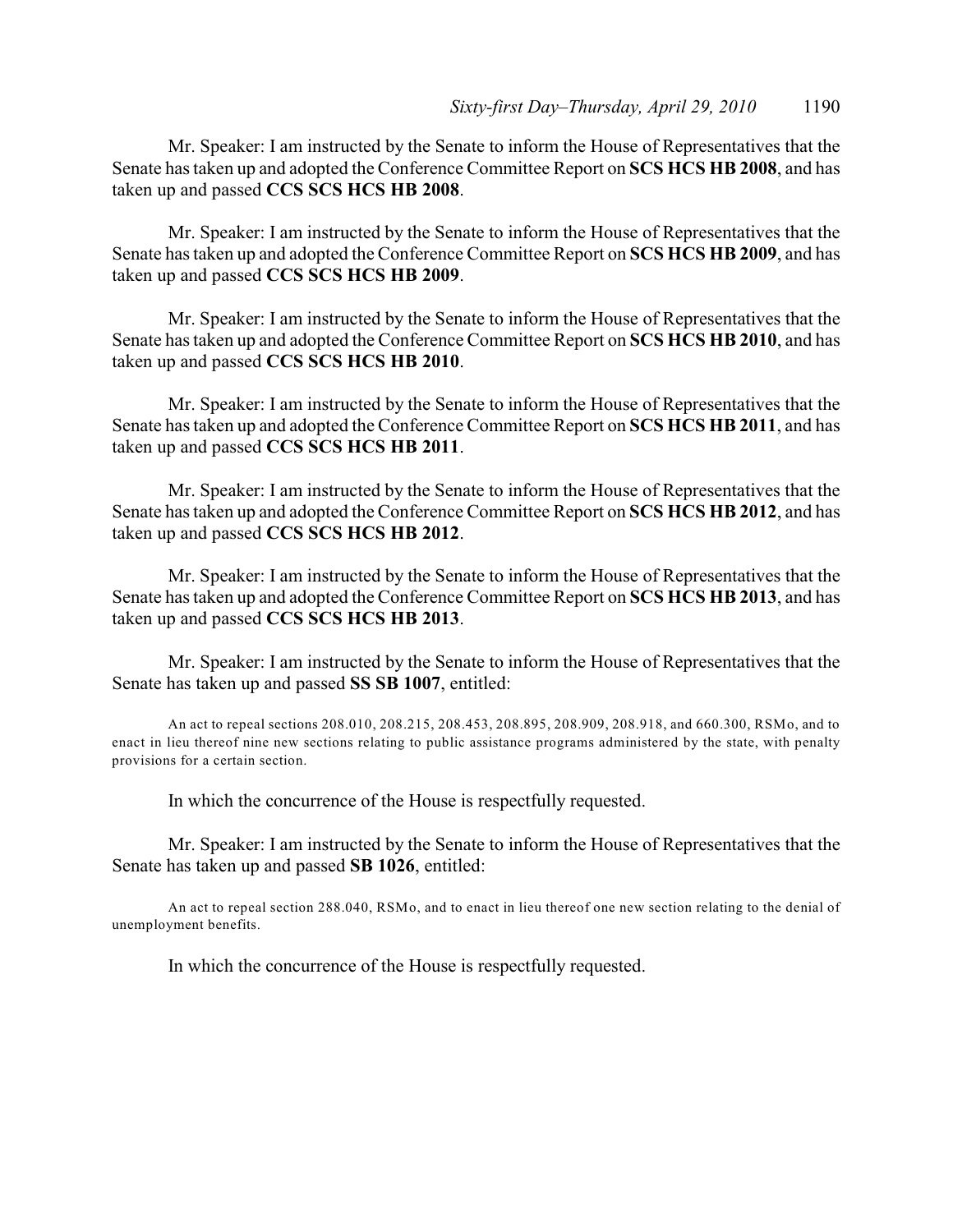## **COMMUNICATION**

April 29, 2010

Mr. D. Adam Crumbliss, Chief Clerk Missouri House of Representatives State Capitol, Room 306C Jefferson City, MO 65101

RE: Possible Personal Interest in Legislation

Dear Chief Clerk Crumbliss,

Pursuant to Section 105.461, RSMo, I am hereby filing a written letter of a possible interest in legislation that may be voted on during this legislative session.

As an employee on the sales side of Mount Pleasant Winery, I deal with the selling of a variety of wines from Missouri from a local winery named Mount Pleasant Winery. One of the main requirements of my job is the selling and tasting of wines from Mount Pleasant Winery. Possible wine tasting language could impact certain aspects of my employment that could come to the Missouri House of Representatives.

In compliance with Section 105.461, RSMo, please publish this letter in the Missouri House of Representatives Journal. If you have any questions, please call my office and I will be more than happy to answer them for you. Thank you for your time and help in this matter.

Respectfully yours,

/s/ Joe Smith Representative District 14

### **RECESS**

Representative Tilley moved that the House stand in recess until such time that the House appropriations bills are signed in open session by the Speaker or 5:00 p.m., whichever is earlier, and then stand adjourned until 10:00 a.m., Friday, April 30, 2010.

The hour of recess having expired, the House was called to order by Speaker Richard.

## **SIGNING OF HOUSE BILLS**

All other business of the House was suspended while **SCS HCS HB 2001**, **CCS SS SCS HCS HB 2002**, **CCS SS SCS HCS HB 2003**, **CCS SCS HCS HB 2004**, **CCS SCS HCS HB 2005**, **CCS SCS HCS HB 2006**, **CCS SCS HCS HB 2007**, **CCS SCS HCS HB 2008**, **CCS SCS HCS HB 2009**, **CCS SCS HCS HB 2010**, **CCS SCS HCS HB 2011**, **CCS SCS HCS HB 2012** and **CCS SCS HCS HB 2013** were read at length and, there being no objection, were signed by the Speaker to the end that the same may become law.

### **ADJOURNMENT**

On motion of Speaker Richard, the House adjourned until 10:00 a.m., Friday, April 30, 2010.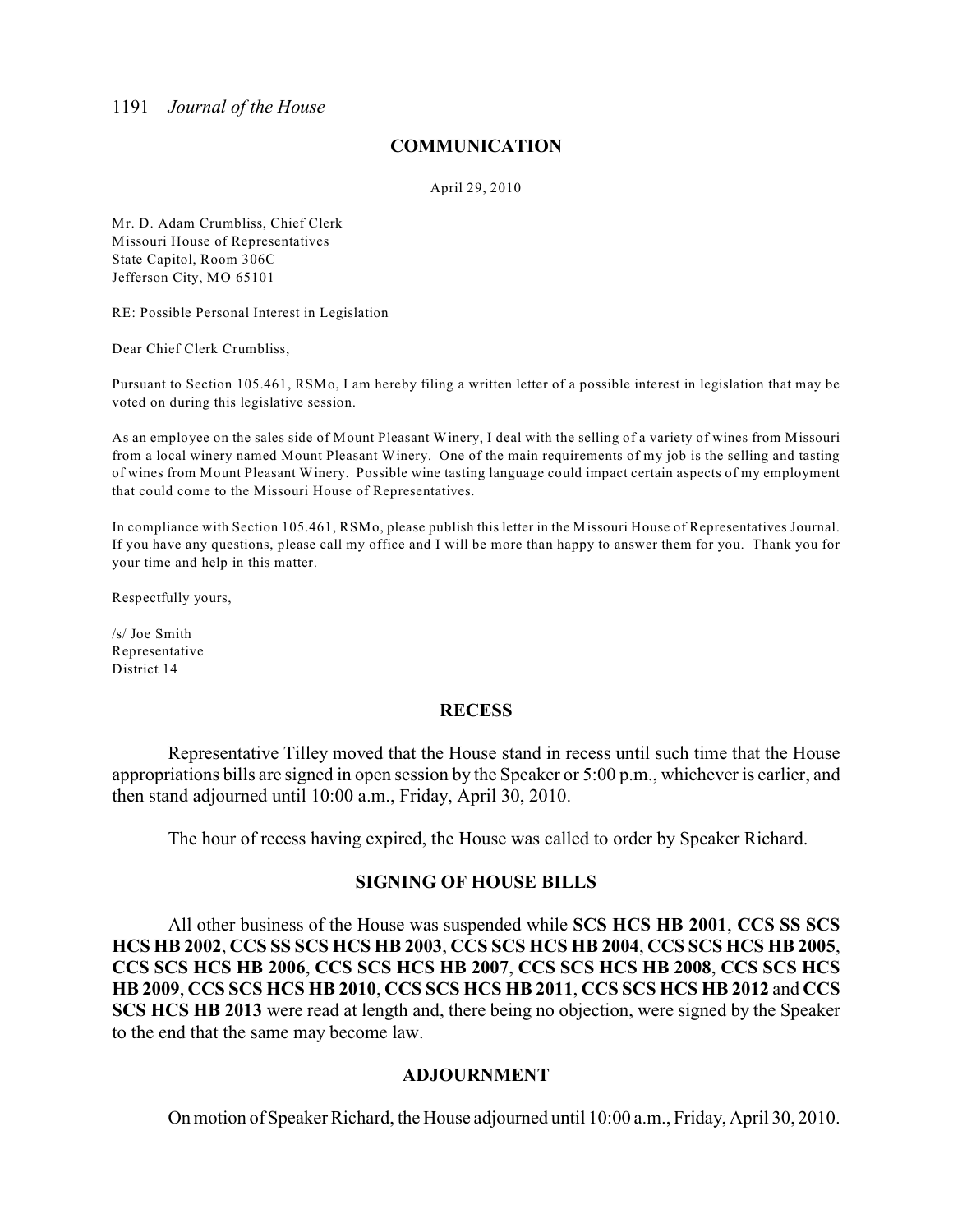## **CORRECTION TO THE HOUSE JOURNAL**

#### AFFIDAVIT

I, State Representative Scott Lipke, District 157, hereby state and affirm that my vote as recorded on Page 1155 of the Journal of the House for Wednesday, April 28, 2010 by which Conference Committee Substitute for Senate Committee Substitute for House Committee Substitute for House Bill No. 2009 was read the third time and passed as absent with leave was incorrectly recorded. Pursuant to House Rule 89, I ask that the Journal be corrected to show that I voted no. I further state and affirm that I was present in the House Chamber at the time this vote was taken, I did vote on this motion, and my vote was incorrectly recorded.

IN WITNESS WHEREOF, I have hereunto subscribed my hand to this affidavit on this 29th day of April 2010.

|                                       |     | /s/ Scott Lipke             |
|---------------------------------------|-----|-----------------------------|
|                                       |     | <b>State Representative</b> |
| State of Missouri                     |     |                             |
|                                       | SS. |                             |
| Signed in County of Cole              |     |                             |
| Notary Commissioned in County of Cole |     |                             |

Subscribed and sworn to before me this 29th day of April in the year 2010.

/s/ Patricia W. Parris Notary Public

### **COMMITTEE MEETINGS**

AGRI-BUSINESS Tuesday, May 4, 2010, 8:30 a.m. Hearing Room 4. Executive session may follow. Public hearing to be held on: SCR 55

AGRICULTURE POLICY Monday, May 3, 2010, 3:30 p.m. Hearing Room 4. Executive session.

CORRECTIONS AND PUBLIC INSTITUTIONS Monday, May 3, 2010, 2:00 p.m. Hearing Room 5. Executive session may follow. Public hearing to be held on: HCS SCS SB 778

**ELECTIONS** Tuesday, May 4, 2010, 8:30 a.m. Hearing Room 5. Executive session may follow. Public hearing to be held on: SB 581

ENERGY AND ENVIRONMENT Tuesday, May 4, 2010, 8:00 a.m. Hearing Room 1. Executive session may follow. Public hearing to be held on: HB 2350, SCR 56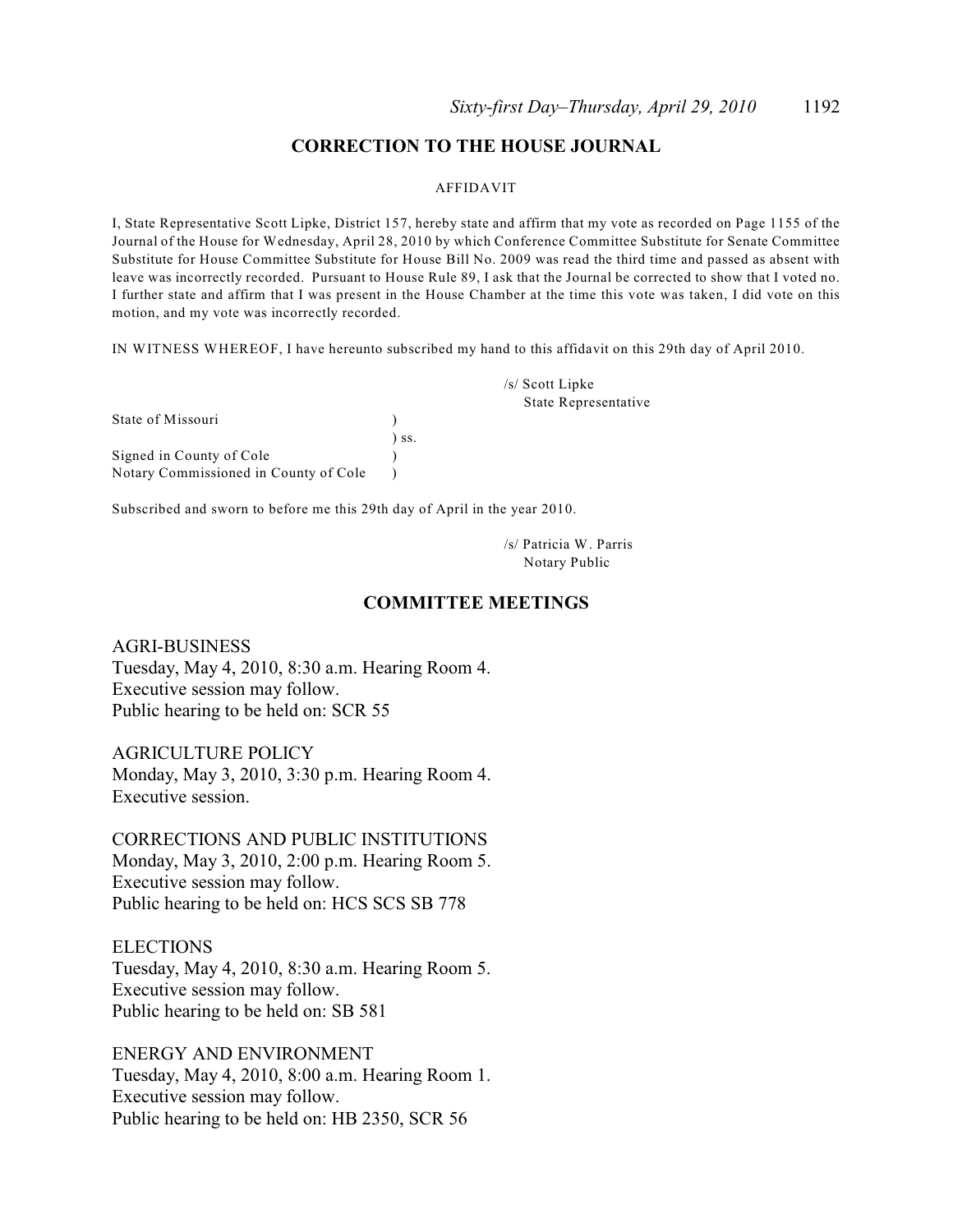FISCAL REVIEW Tuesday, May 4, 2010, 9:00 a.m. House Chamber south gallery. All bills referred to committee. Executive session may follow.

FISCAL REVIEW Wednesday, May 5, 2010, 9:00 a.m. House Chamber south gallery. All bills referred to committee. Executive session may follow.

FISCAL REVIEW Thursday, May 6, 2010, 9:00 a.m. House Chamber south gallery. All bills referred to committee. Executive session may follow.

HIGHER EDUCATION Tuesday, May 4, 2010, 8:00 a.m. Hearing Room 6. Executive session may follow. Public hearing to be held on: SCR 31, SS SJR 44, SS#3 SCS SJR 45

**JUDICIARY** Monday, May 3, 2010, 2:30 p.m. Hearing Room 1. Executive session.

RETIREMENT Tuesday, May 4, 2010, 12:00 p.m. Hearing Room 3. Executive session may follow. Public hearing to be held on: HB 1715, SS SB 714

RULES - PURSUANT TO RULE 25(32)(f) Monday, May 3, 2010, Hearing Room 4 upon afternoon adjournment. Any bills referred to committee. Possible Executive session.

RULES - PURSUANT TO RULE 25(32)(f) Tuesday, May 4, 2010, Hearing Room 4 upon afternoon adjournment. Any bills referred to committee. Possible Executive session.

RULES - PURSUANT TO RULE 25(32)(f) Wednesday, May 5, 2010, Hearing Room 4 upon afternoon adjournment. Any bills referred to committee. Possible Executive session.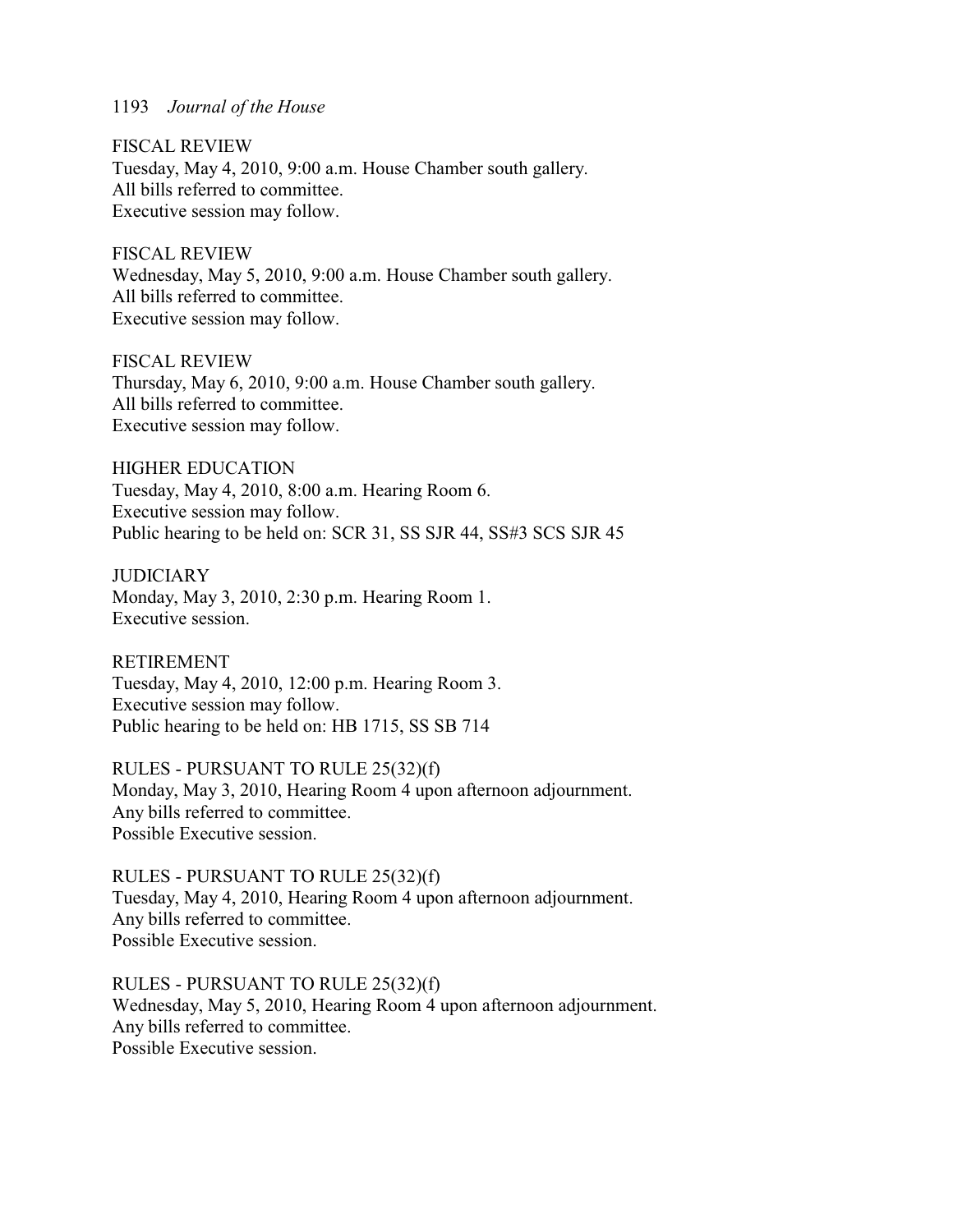SPECIAL STANDING COMMITTEE ON GENERAL LAWS Tuesday, May 4, 2010, Hearing Room 4 upon morning recess. Executive session may be held. Public hearing to be held on: SS SCS SB 793, SB 860

WAYS AND MEANS Monday, May 3, 2010, House Chamber south gallery upon afternoon adjournment. Executive session. CORRECTED

## **HOUSE CALENDAR**

### SIXTY-SECOND DAY, FRIDAY, APRIL 30, 2010

### **HOUSE JOINT RESOLUTIONS FOR PERFECTION**

HCS HJRs 45, 69 & 70 - Kingery

### **HOUSE JOINT RESOLUTIONS FOR PERFECTION - INFORMAL**

HCS HJR 94 - Dethrow

### **HOUSE BILLS FOR PERFECTION**

- 1 HCS HB 1684, as amended, HA 2, pending Zerr
- 2 HCS HB 2026 Hobbs
- 3 HB 1254 Wilson (119)
- 4 HCS HB 2053 Wallace
- 5 HB 1960 Ruestman
- 6 HCS#2 HB 1812 Kingery
- 7 HCS HB 1905 Wilson (130)
- 8 HB 1945 Brown (149)
- 9 HB 2250 Curls
- 10 HCS HB 1238 Davis
- 11 HCS HB 1383 Nolte
- 12 HCS HB 1451 Lipke
- 13 HCS HB 1833 Munzlinger
- 14 HCS HB 2388 Wasson
- 15 HB 1647 Cooper
- 16 HB 1911 Schad
- 17 HCS HB 2042 Brown (30)
- 18 HCS HB 2102 Munzlinger
- 19 HCS HB 2152 Hobbs
- 20 HCS#2 HB 2225 Loehner
- 21 HCS HB 1583 Jones (117)
- 22 HCS HB 1725 Davis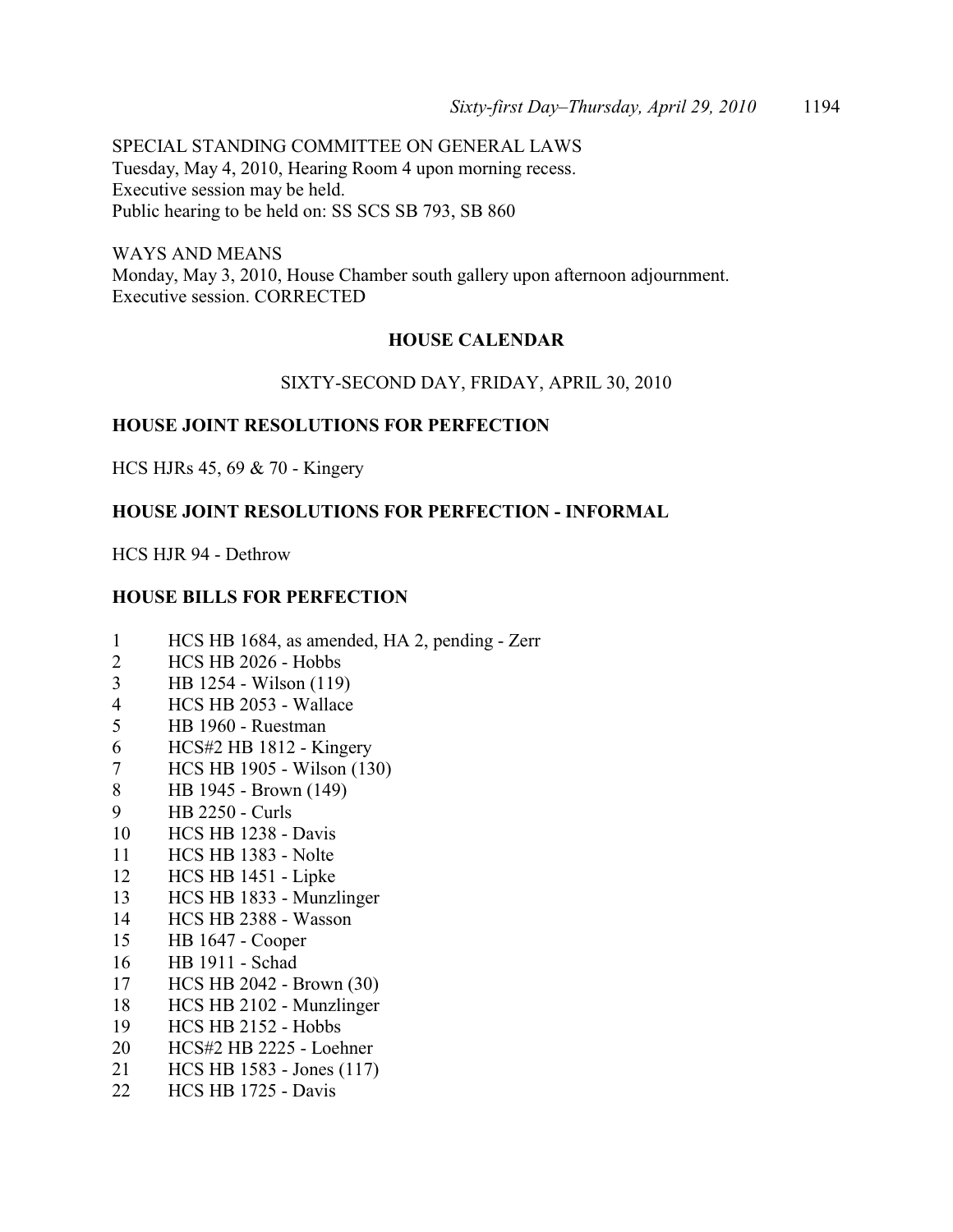## **HOUSE BILLS FOR PERFECTION - INFORMAL**

HB 1625 - Nance

## **HOUSE CONCURRENT RESOLUTIONS FOR THIRD READING**

HCR 77, (4-21-10, Pages 1036-1037) - Franz

## **HOUSE JOINT RESOLUTIONS FOR THIRD READING**

HCS HJR 63 - Parson

## **HOUSE BILLS FOR THIRD READING**

HCS HB 2156 - Molendorp

## **HOUSE BILLS FOR THIRD READING - INFORMAL**

HCS HB 1994 - Zerr

## **HOUSE BILLS FOR THIRD READING - CONSENT - INFORMAL**

HB 1538 - Dusenberg

## **SENATE BILLS FOR SECOND READING**

- 1 SS SB 1007
- 2 SB 1026

## **SENATE BILLS FOR THIRD READING - CONSENT**

- 1 SB 649 Brandom
- 2 SB 758 Leara
- 3 SCS SB 772 Cunningham
- 4 HCS SB 851 Parson
- 5 HCS SCS SB 942 Dieckhaus

## **SENATE BILLS FOR THIRD READING**

- 1 HCS SCS SB 733, E.C. Kingery
- 2 HCS SCS SB 754 Wasson
- 3 HCS SB 987 Hobbs
- 4 SS SB 578 Flook
- 5 HCS SS SCS SBs 586 & 617 Emery
- 6 SCS SB 630 Jones (117)
- 7 SCS SB 644 Conway
- 8 SB 771 Wilson (119)